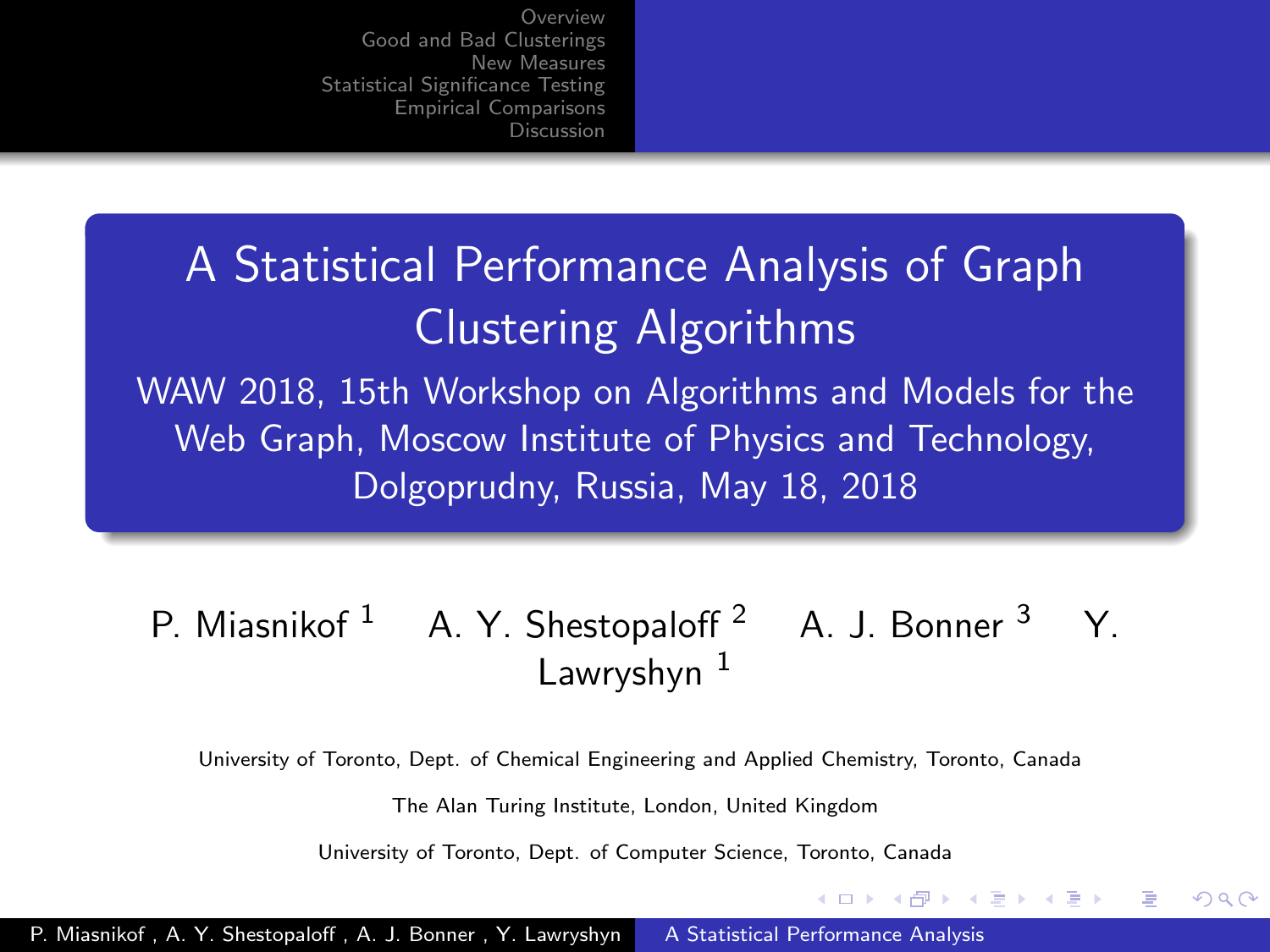## Acknowledgements

- PM thanks Derek Corneil, Liudmila Ostroumova Prokhorenkova, Mark Newman, Cris Moore, Aaron Clauset, Anne Morvan and Leonidas Pitsoulis for their helpful comments on this work. AND the organizers for their invitation!
- PM was supported by Mitacs-Accelerate PhD award IT05806.

 $\overline{AB}$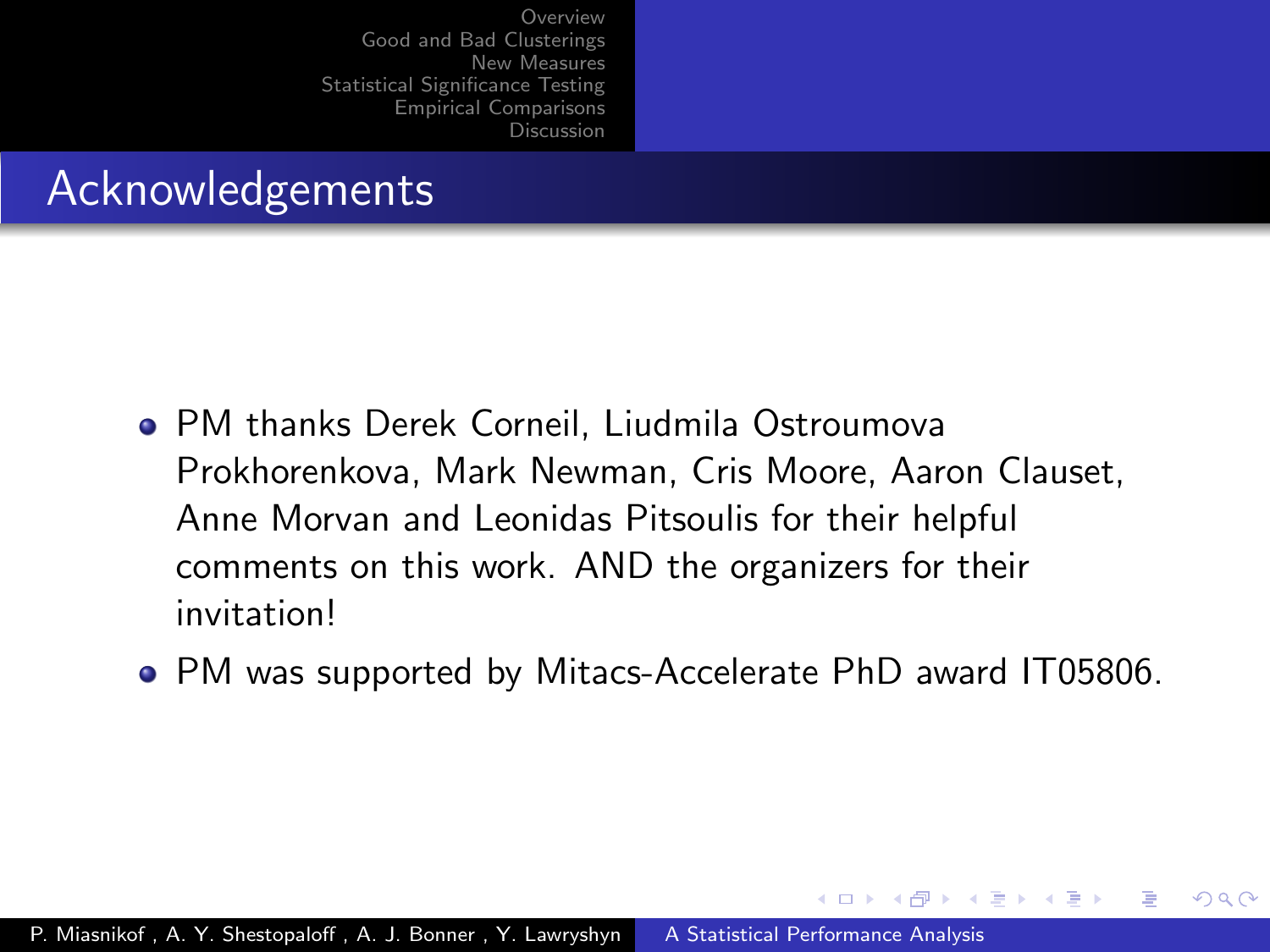



- 2 [Good and Bad Clusterings](#page-9-0)
- 3 [New Measures](#page-13-0)
- 4 [Statistical Significance Testing](#page-20-0)
- 5 [Empirical Comparisons](#page-26-0)

#### 6 [Discussion](#page-31-0)

4 17 18

4 伊 ▶  $\leftarrow$   $\equiv$  重

**State** 

 $\Omega$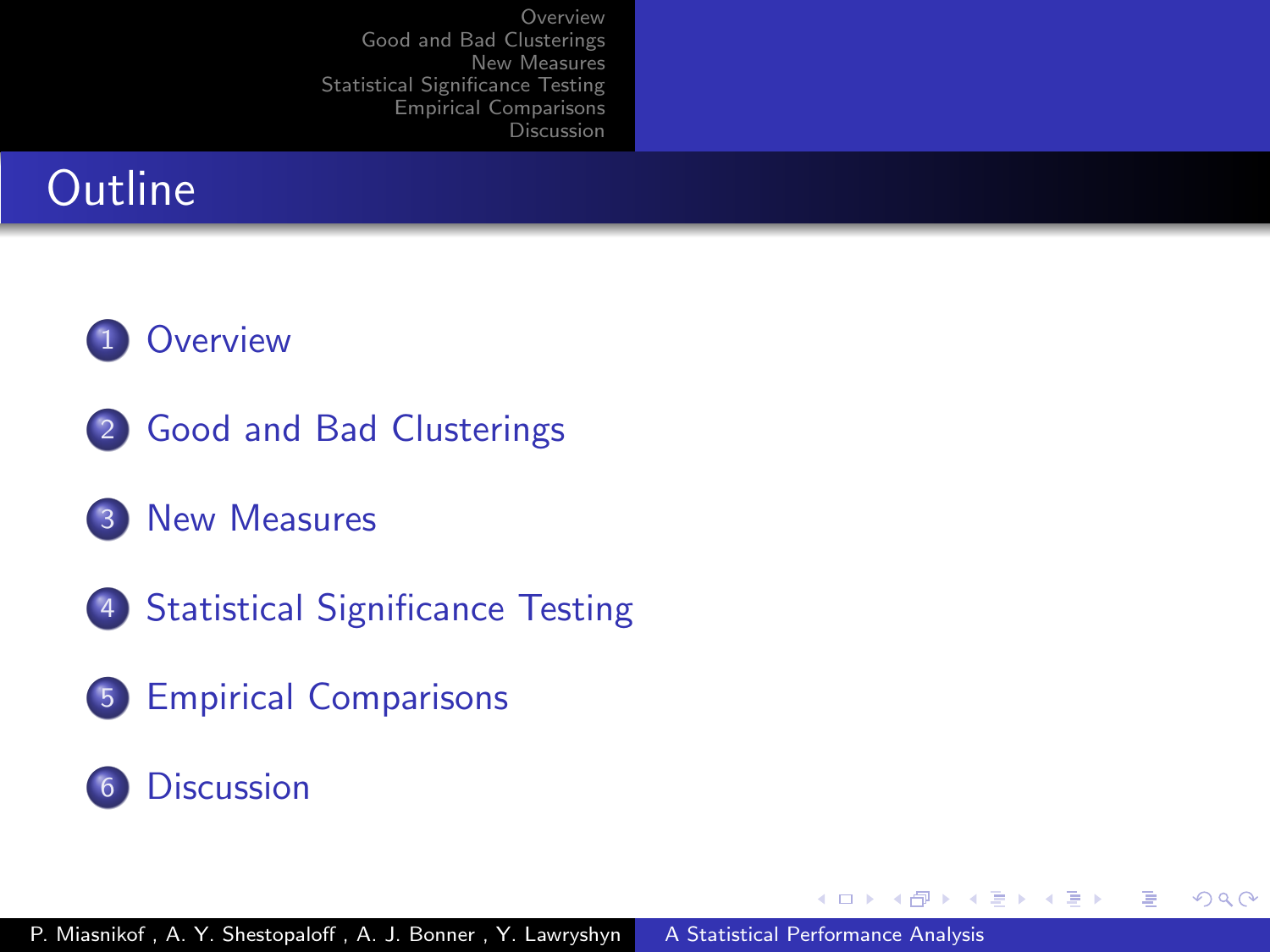## <span id="page-3-0"></span>**Disclaimers**

While there are subtle differences between the two concepts, we use "graph clustering" & "network community detection" interchangeably.

> 4 17 18 → 母→ 一心語

 $\Omega$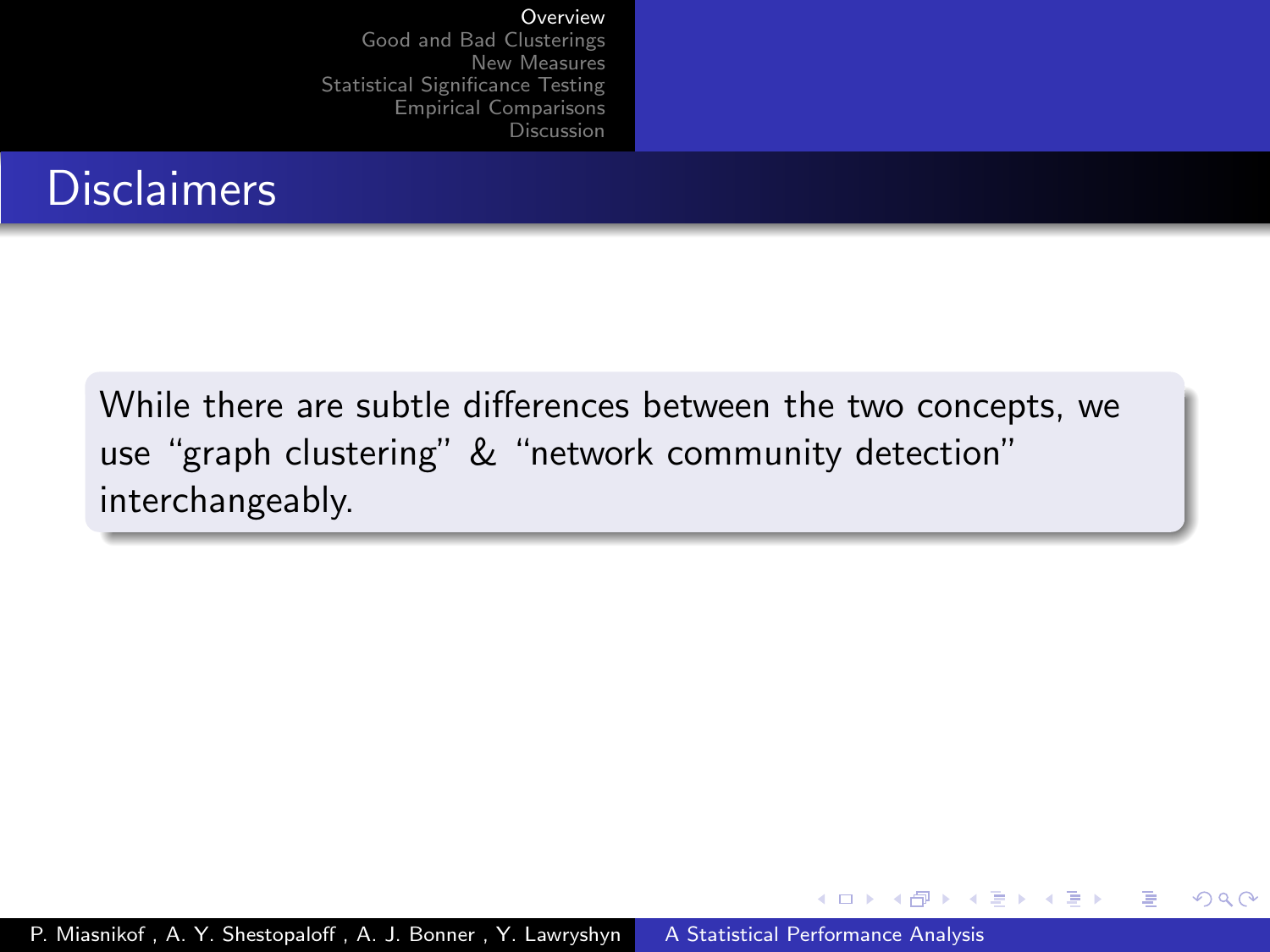## **Disclaimers**

While there are subtle differences between the two concepts, we use "graph clustering" & "network community detection" interchangeably.

Here, we do not perform clustering, our goal is limited to measuring the quality of clusterings returned by any clustering technique. Our measures are algorithm agnostic.

 $\rightarrow$   $\oplus$   $\rightarrow$   $\rightarrow$   $\oplus$   $\rightarrow$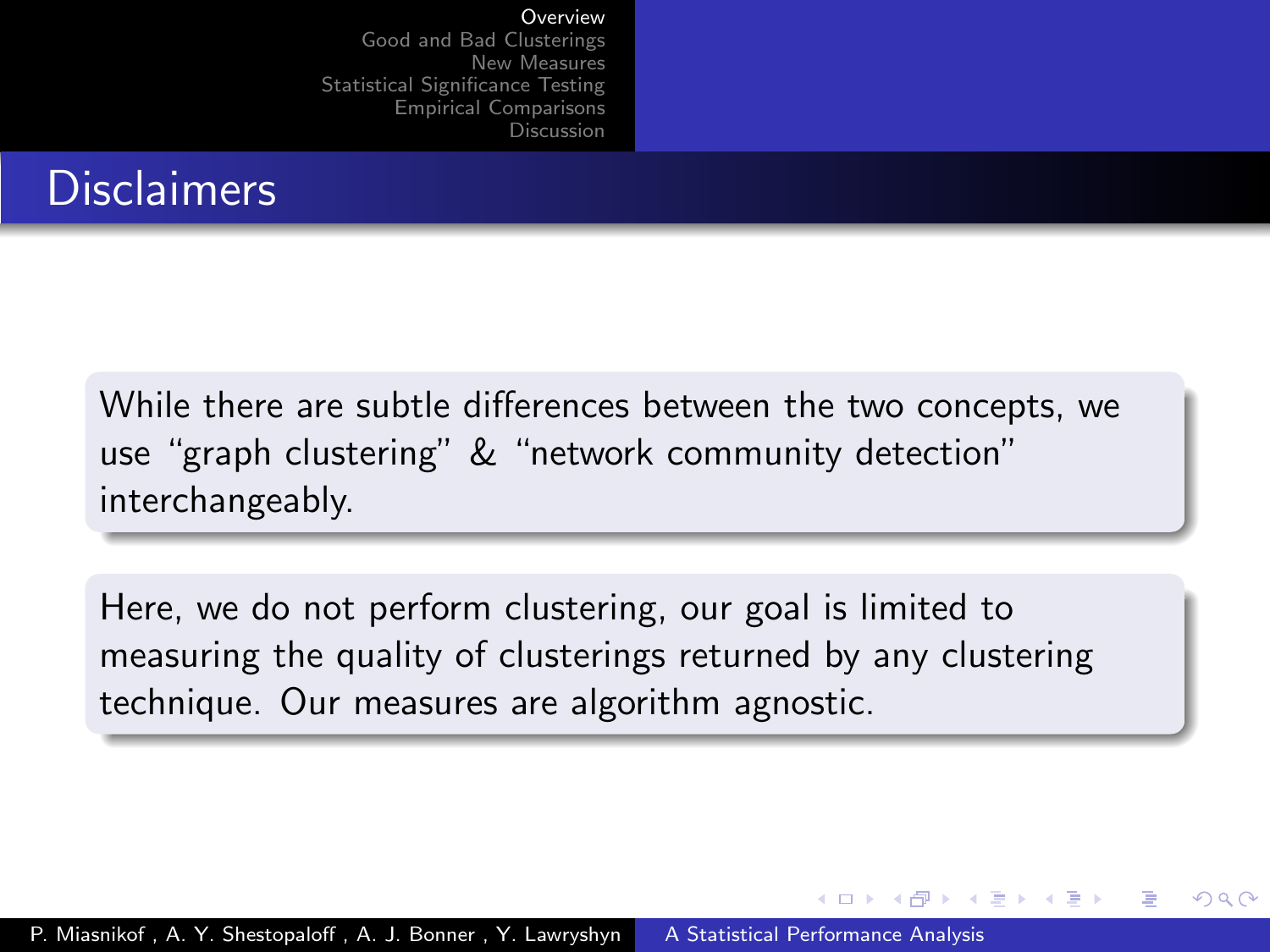

- Graph clustering (and network community detection) is a topic that has received much attention
- There are quite a few clustering algorithms in the literature, but assessing their performance objectively remains an open problem

 $\overline{AB}$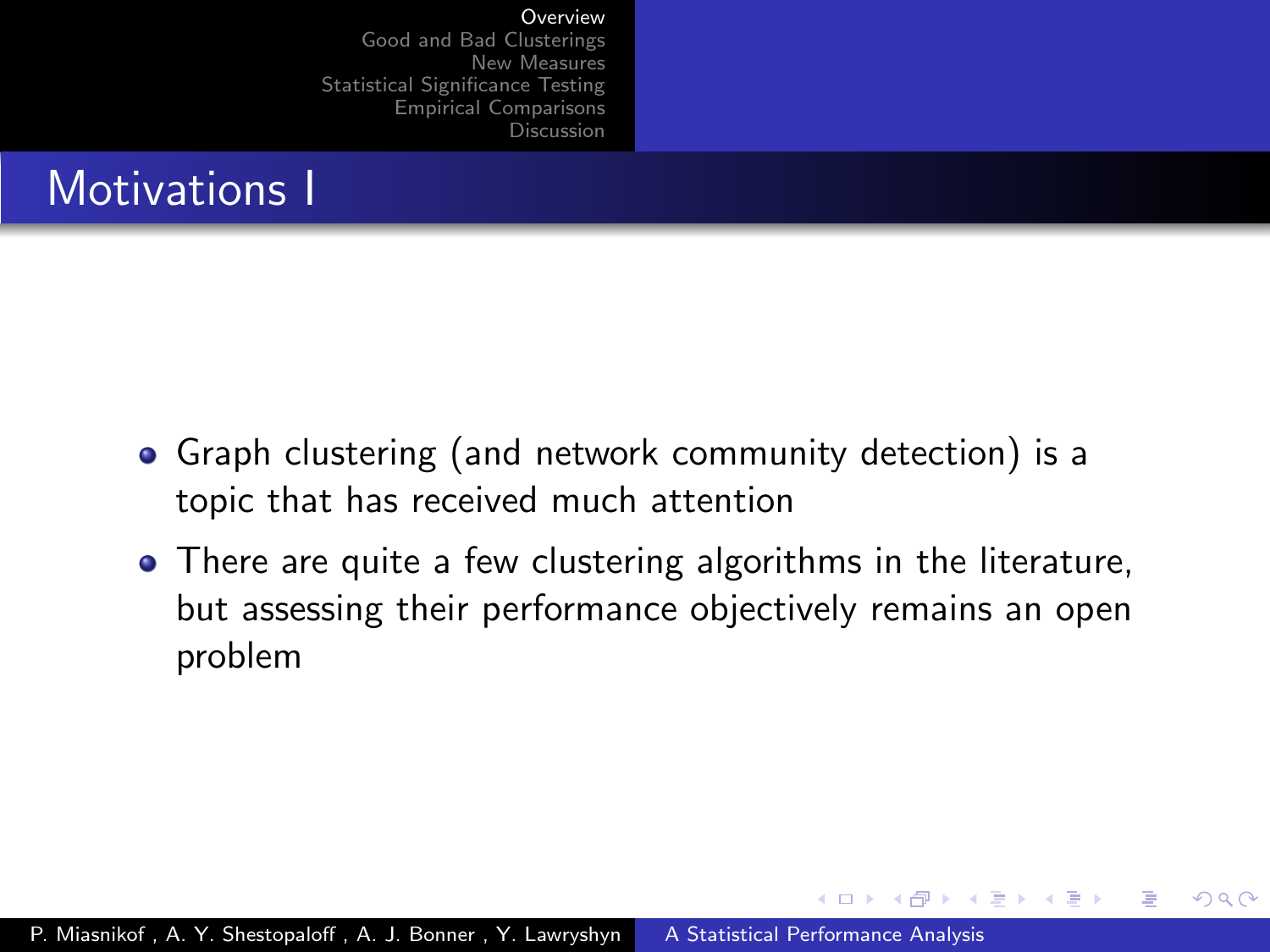# Motivations II

- "A cluster is defined as whatever is returned by a clustering algorithm" - (LOP's ironic statement at WAW 2017)
- "(...) running a clustering algorithm over a set of randomly generated data points will always produce clusters which, however, have little meaning." [\[Reichardt and Bornholdt, 2006\]](#page-35-0)

 $\mathcal{A} \leftarrow \mathcal{A} \times \mathcal{A} \times \mathcal{B}$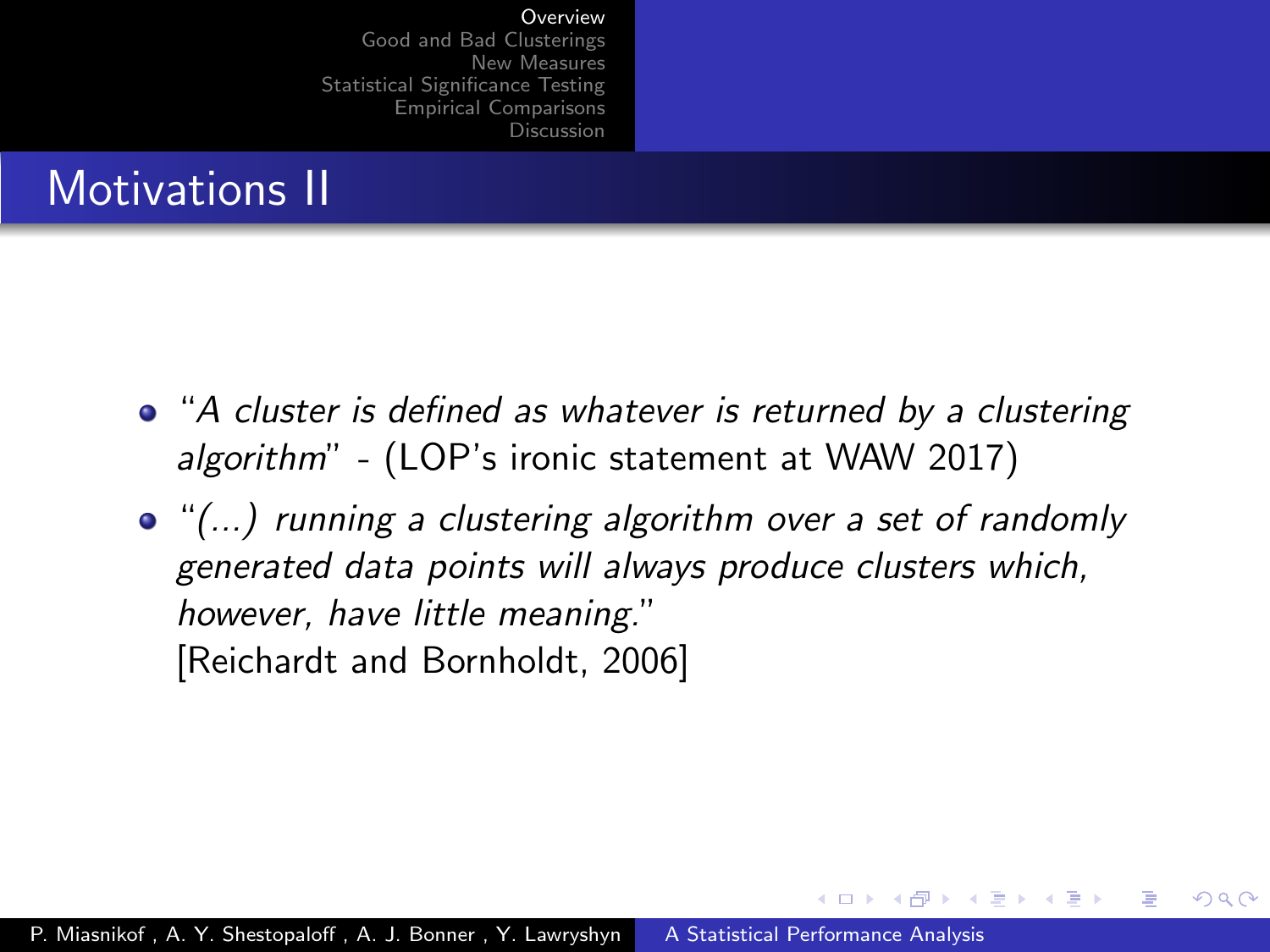

- Reliance on "ground truth" data sets does indeed provide objective reproducible performance measurements
- Unfortunately, it does not provide guarantees the algorithm will perform similarly well on another data set

**1周)** 

 $\Omega$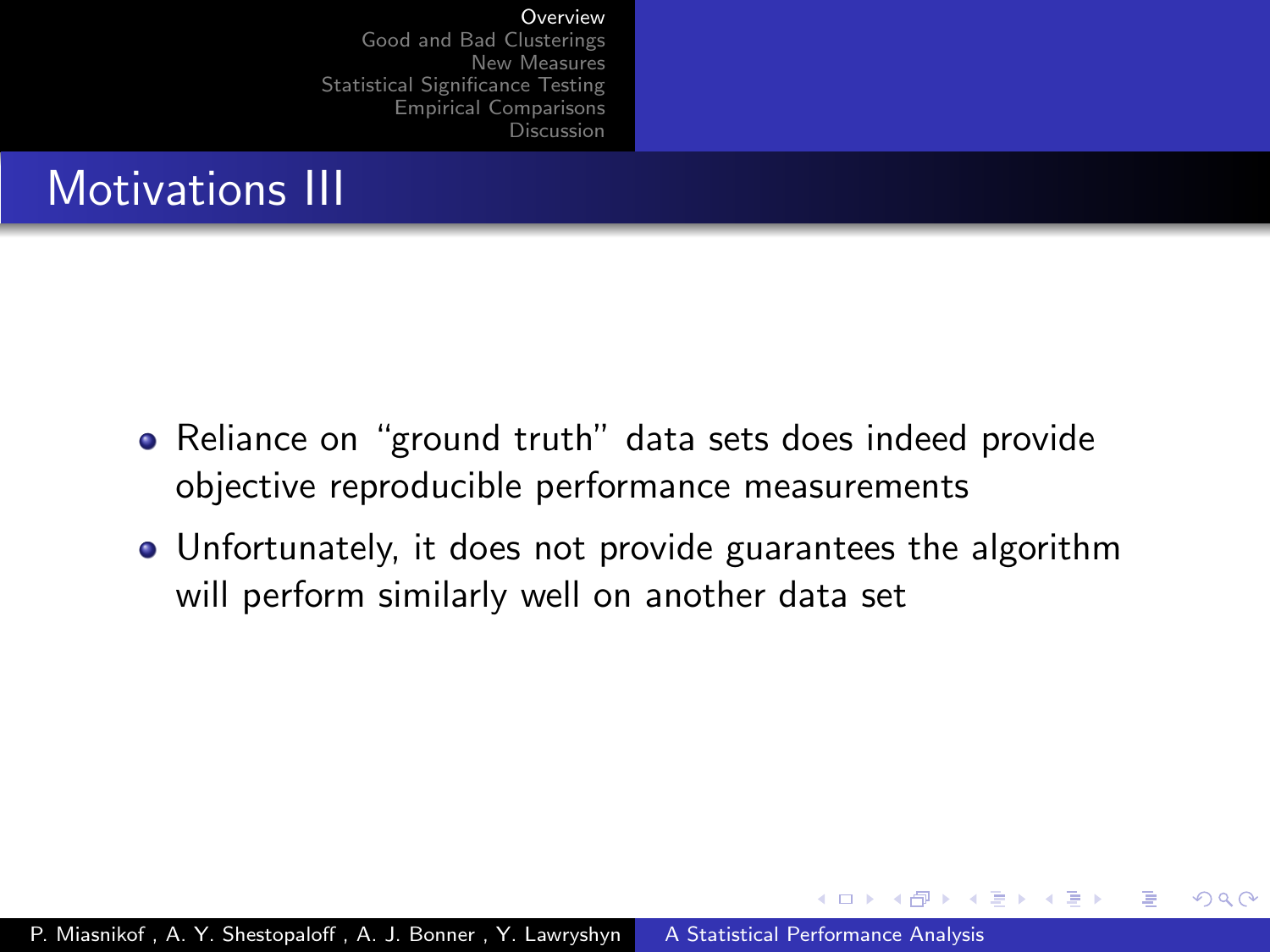## Objectives for This Presentation

- Stimulate discussion & gather your feedback!
- Define our own understanding of a good clustering
- Introduce new performance measures
- Describe empirical comparisons to other measures from the literature

**1周)**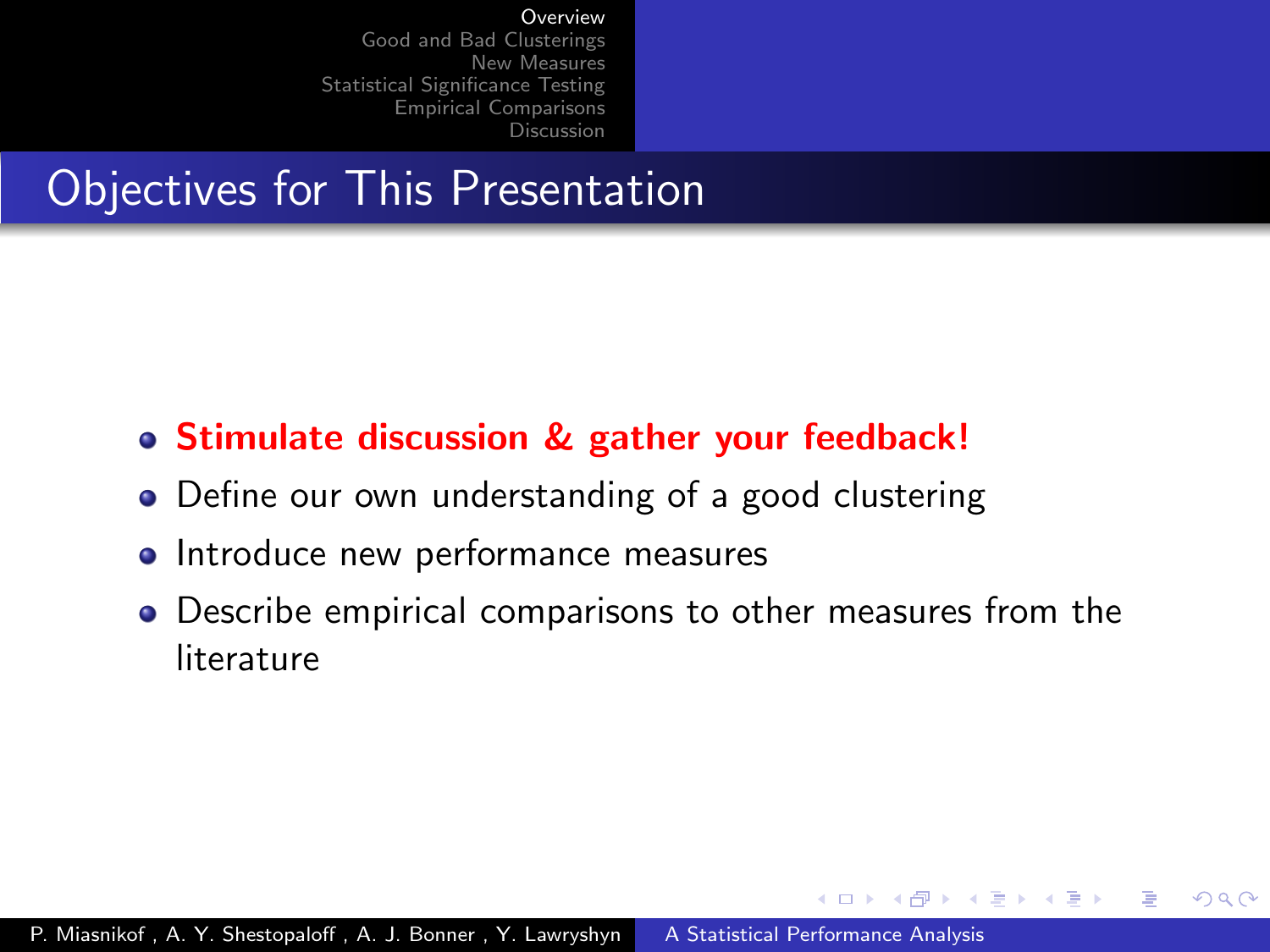# <span id="page-9-0"></span>Characteristics of a (Graph) Cluster

- A cluster (or community) is a subset of vertices that exhibit [\[Yang and Leskovec, 2012\]](#page-35-1) (we quote these authors, but their definition is very common throughout the literature)
	- High-level of interconnection between vertices within itself
	- Low-level of connection to vertices in the rest of the graph

- Not necessarily cliques
- A graph may or may not exhibit a clustered structure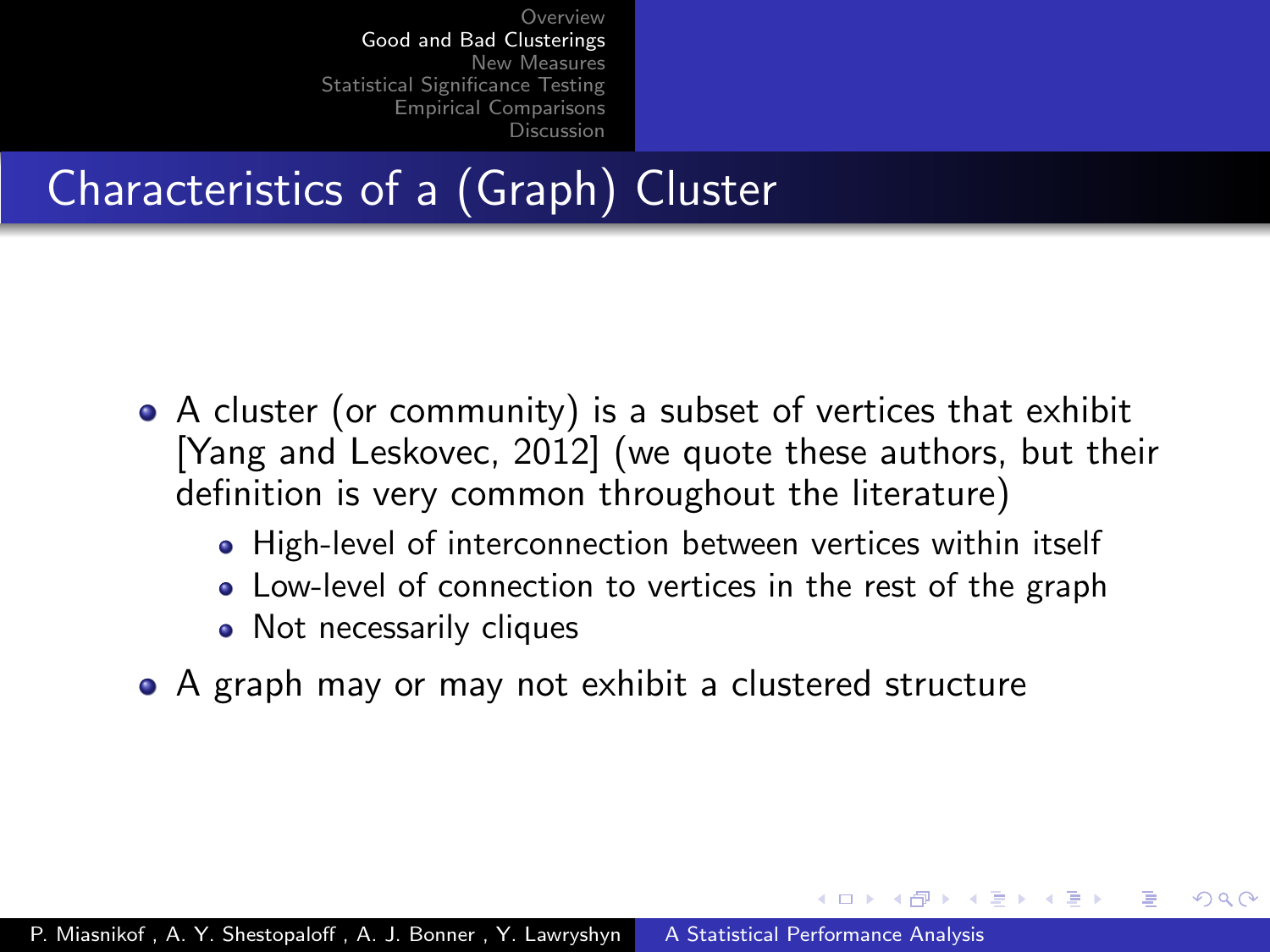#### An Example of a Good Clustering



4 0 8 ∢母  $\sim$ ×. 造  $\mathbf{h}$ э **In** ∍ つくへ

×.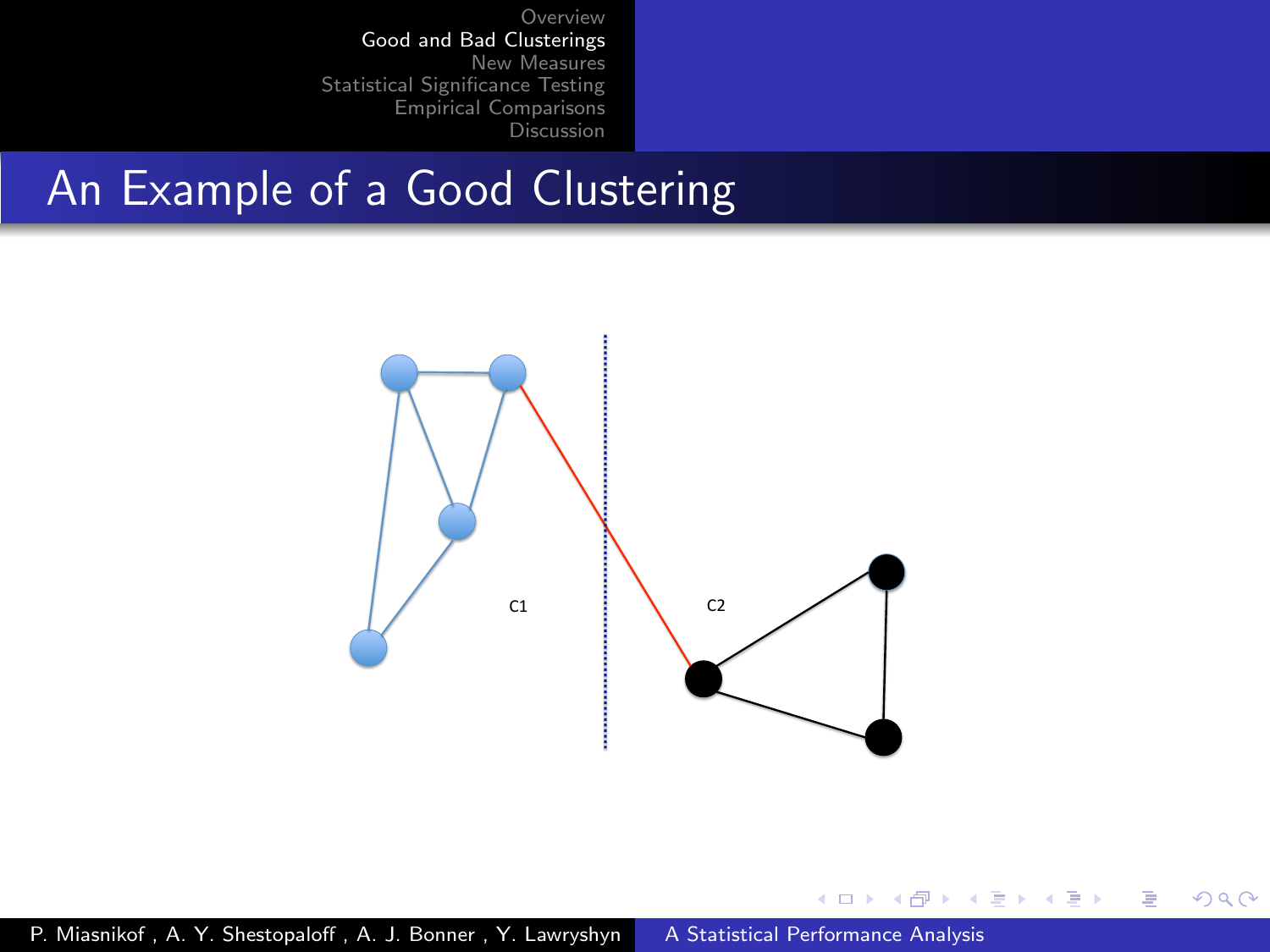### An Example of a Bad Clustering



4日 8 4 伊  $\,$ - 4 三  $\sim$ ÷. **In** ∍ つくへ

×.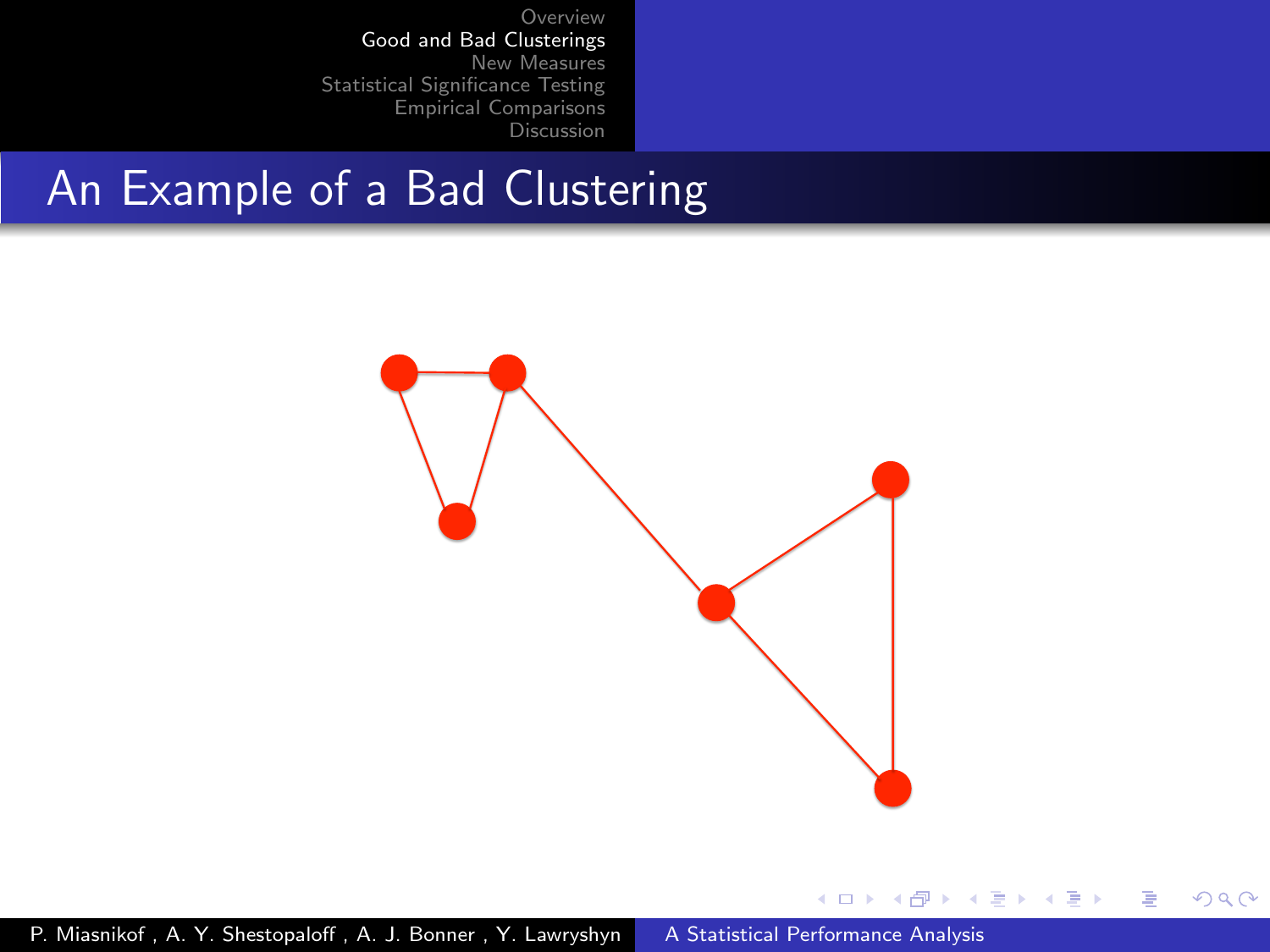#### An Example of a Graph Without Obvious Clusters



4 17 18 ∢母  $\sim$ 4. 重  $\mathbf{h}$  $\equiv$   $\rightarrow$   $QQ$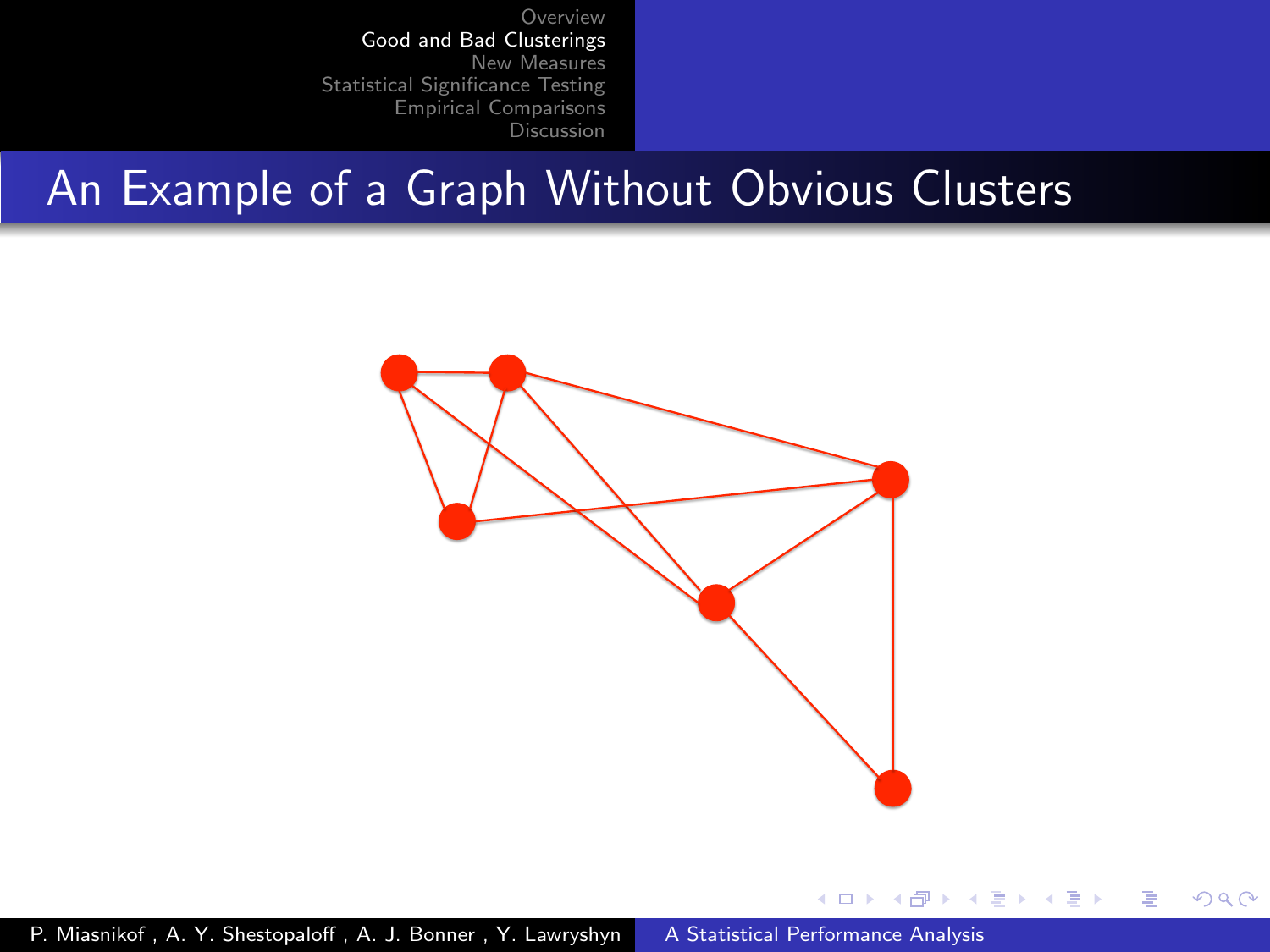### <span id="page-13-0"></span>What Do Our Measures Strive to Achieve?

- Our statistical benchmarks are an attempt to formally measure the strength of the clusters, across the graph
- Our goal is to formally test the null hypothesis that the algorithm's clustering is the result of a random assignment
- Our measures can be used to determine if the cluster labeling returned by a specific algorithm is of good quality and to compare the quality of clusterings identified by two (or more) different algorithms

 $\overline{AB}$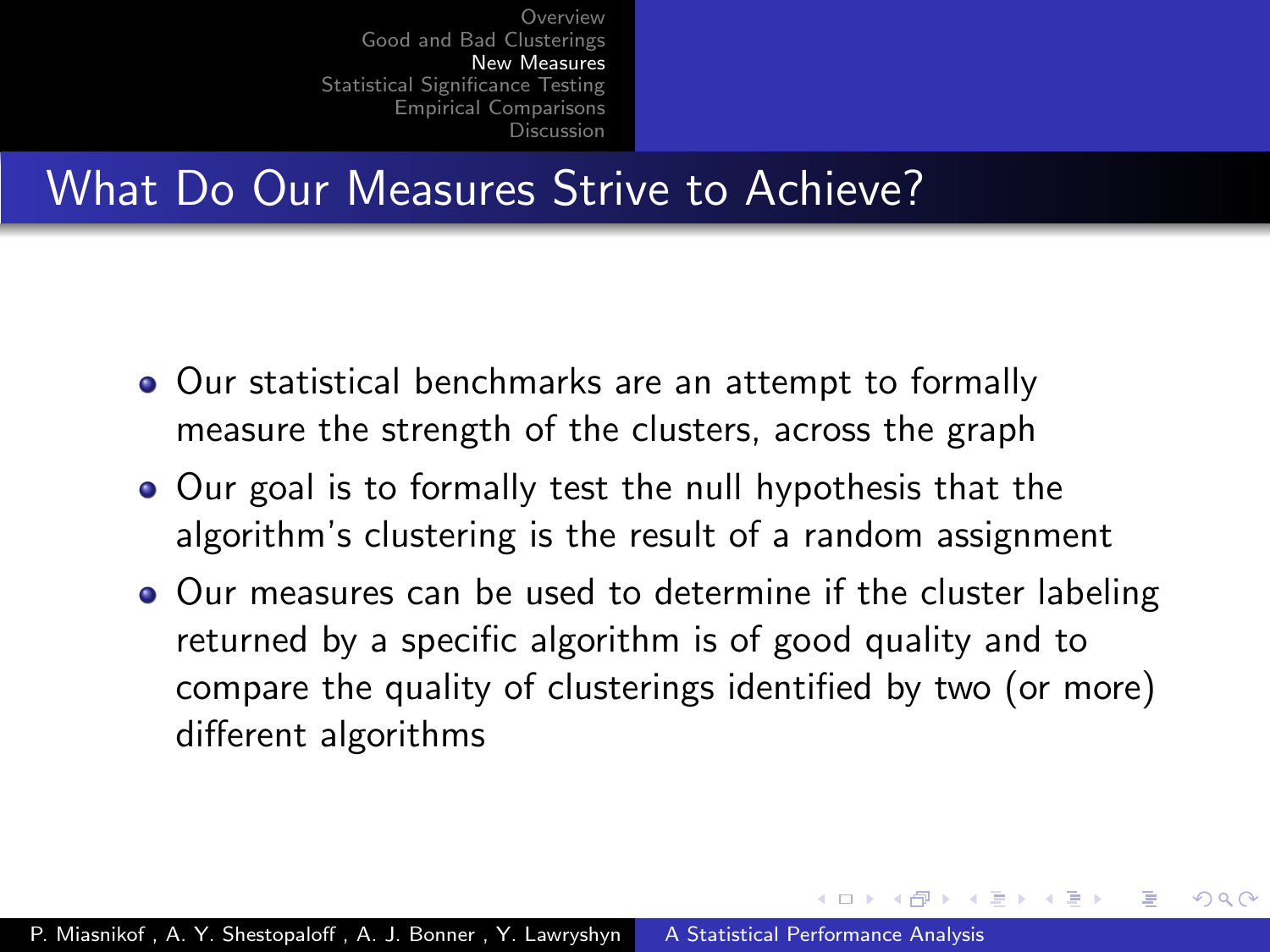## Defining Our Variables I

• The set of all clusters:  $C = \{C_1, \ldots, C_{\kappa}\}\$ , with  $|C| = \kappa$ 

**K ロ ▶ K 何 ▶ K ヨ ▶** 

 $200$ 

- Total number of vertices in the graph: N
- Total number of vertices in cluster  $i$ :  $|C_i| = n_i$

$$
\bullet \ \sum_{i=1}^{\kappa} n_i = N
$$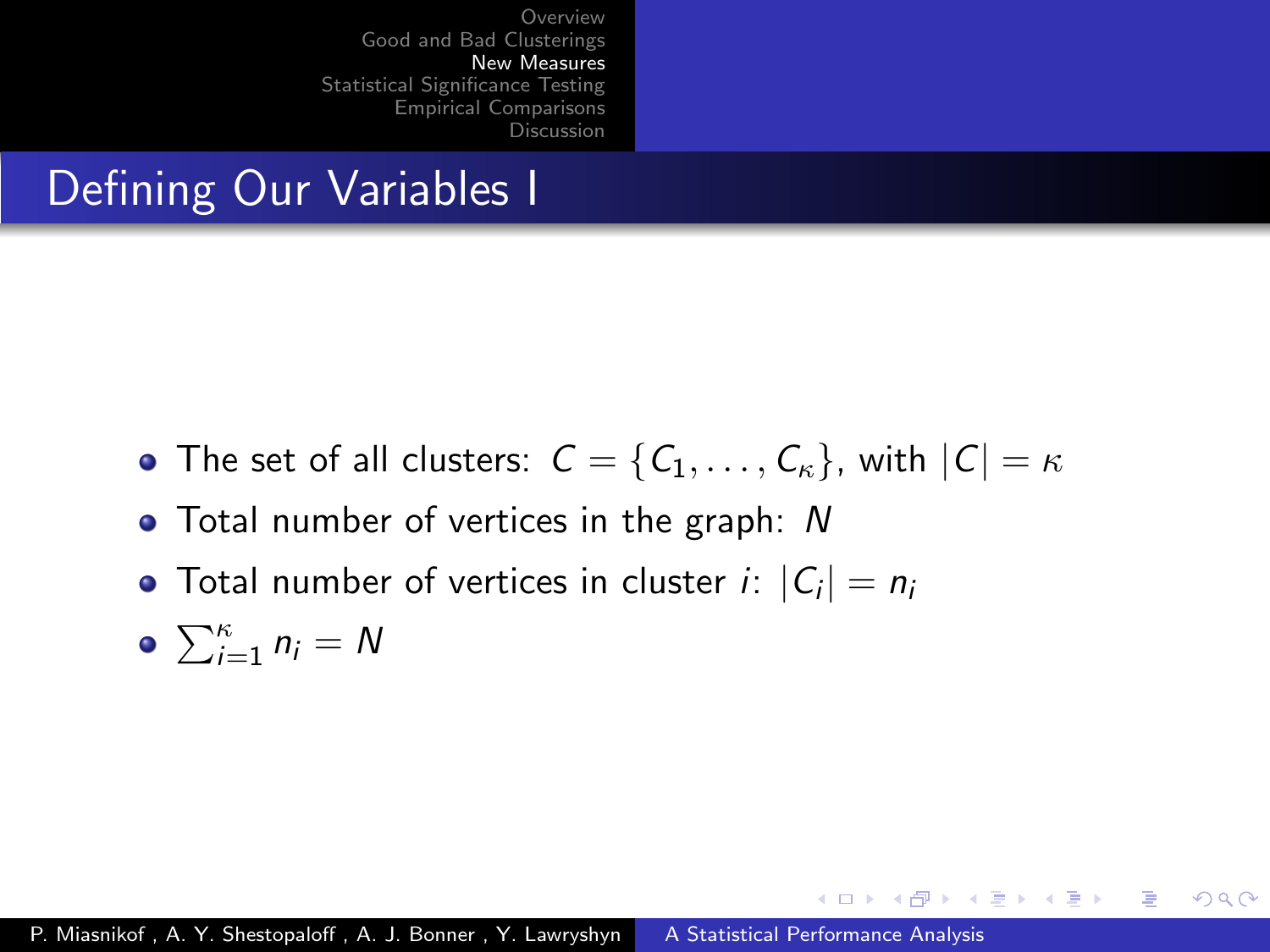## Defining Our Variables II

- The set of all edges on the graph:  $E = \{e_1, \ldots, e_m\}$
- The sets of edges connecting two vertices in cluster *i*:  $E_{i,j} \in \{E_{1,1}, E_{2,2}, \ldots, E_{\kappa,\kappa}\}\$
- The sets of edges connecting two vertices in two different clusters  $C_i$  and  $C_j$ :  $E_{i,j} \in \{E_{1,2}, \ldots, E_{1,\kappa}, \ldots, E_{\kappa-1,\kappa}\}\$ , where  $i, j \in [1,\kappa], i \neq j$

∢何 ▶ ∢ ヨ ▶ ∢ ヨ ▶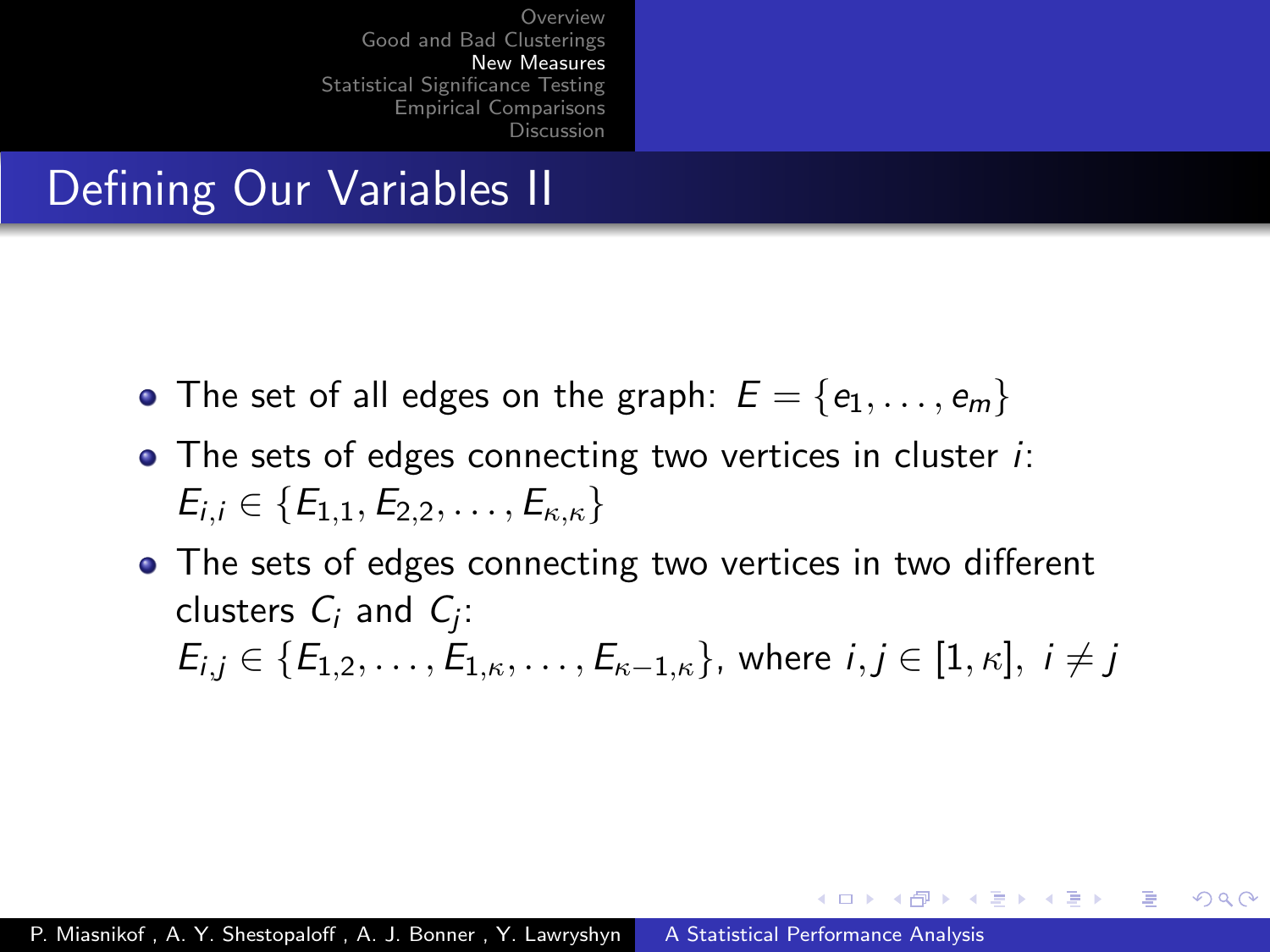## Clustering Statistics I

#### The MAIN benchmark

Graph's connections ratio ( $\in$  [0, 1]):

$$
\bar{K} = \frac{|E|}{0.5 \times N(N-1)}
$$

4 0 8

→ 母→ 一心語 - 4 三

 $\sim$ 

 $\sim$ 

 $QQ$ 

∍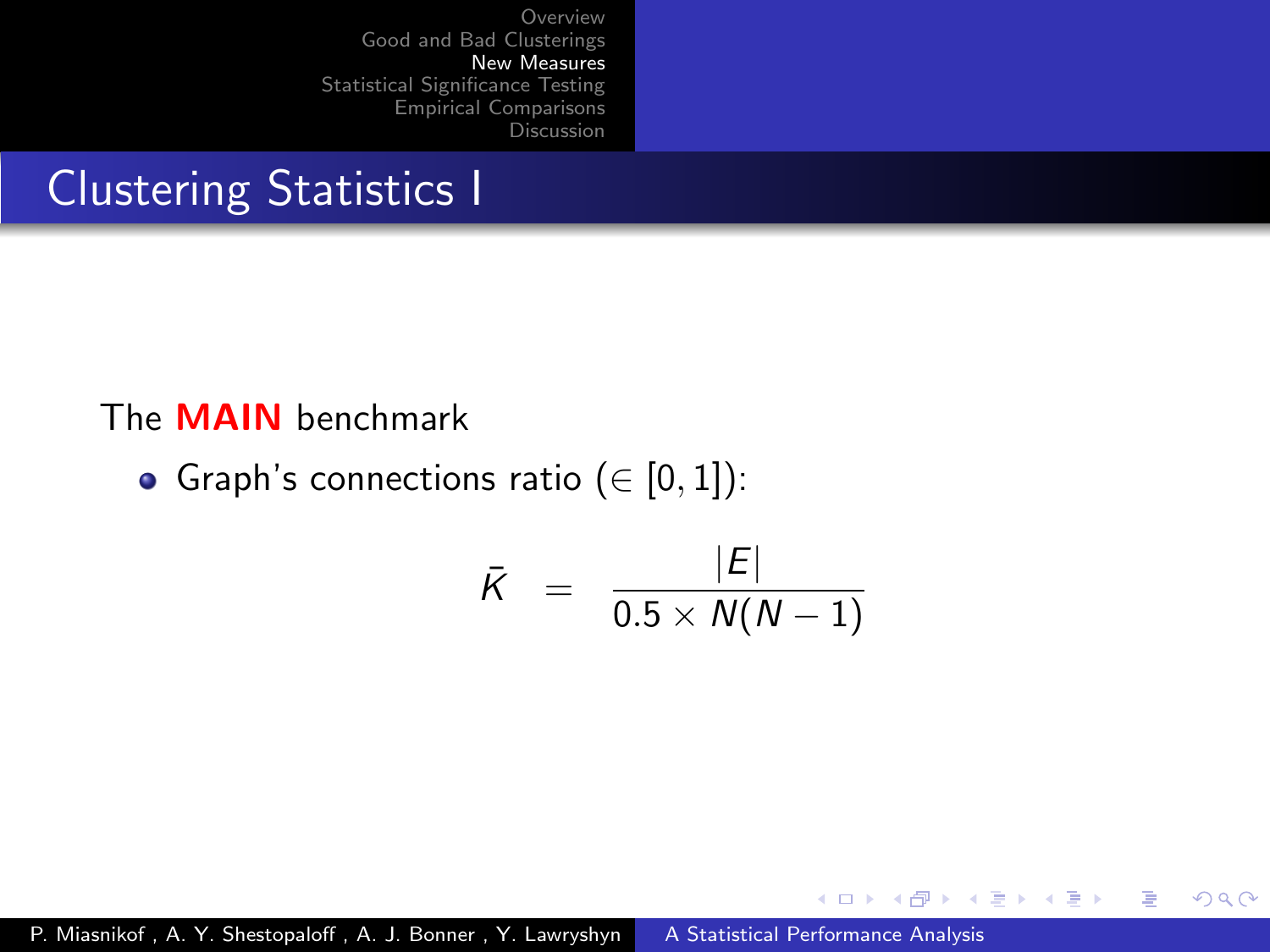## Clustering Statistics II

 $\bullet$  Mean intra-cluster connections ratio ( $\in$  [0, 1]):

$$
\bar{K}_{\text{intra}} = \frac{1}{\kappa} \sum_{i=1}^{\kappa} \frac{|E_{i,i}|}{0.5 \times n_i(n_i-1)}
$$

 $2990$ 

э

**K ロ ▶ K 何 ▶ K ヨ ▶** 

→ 手下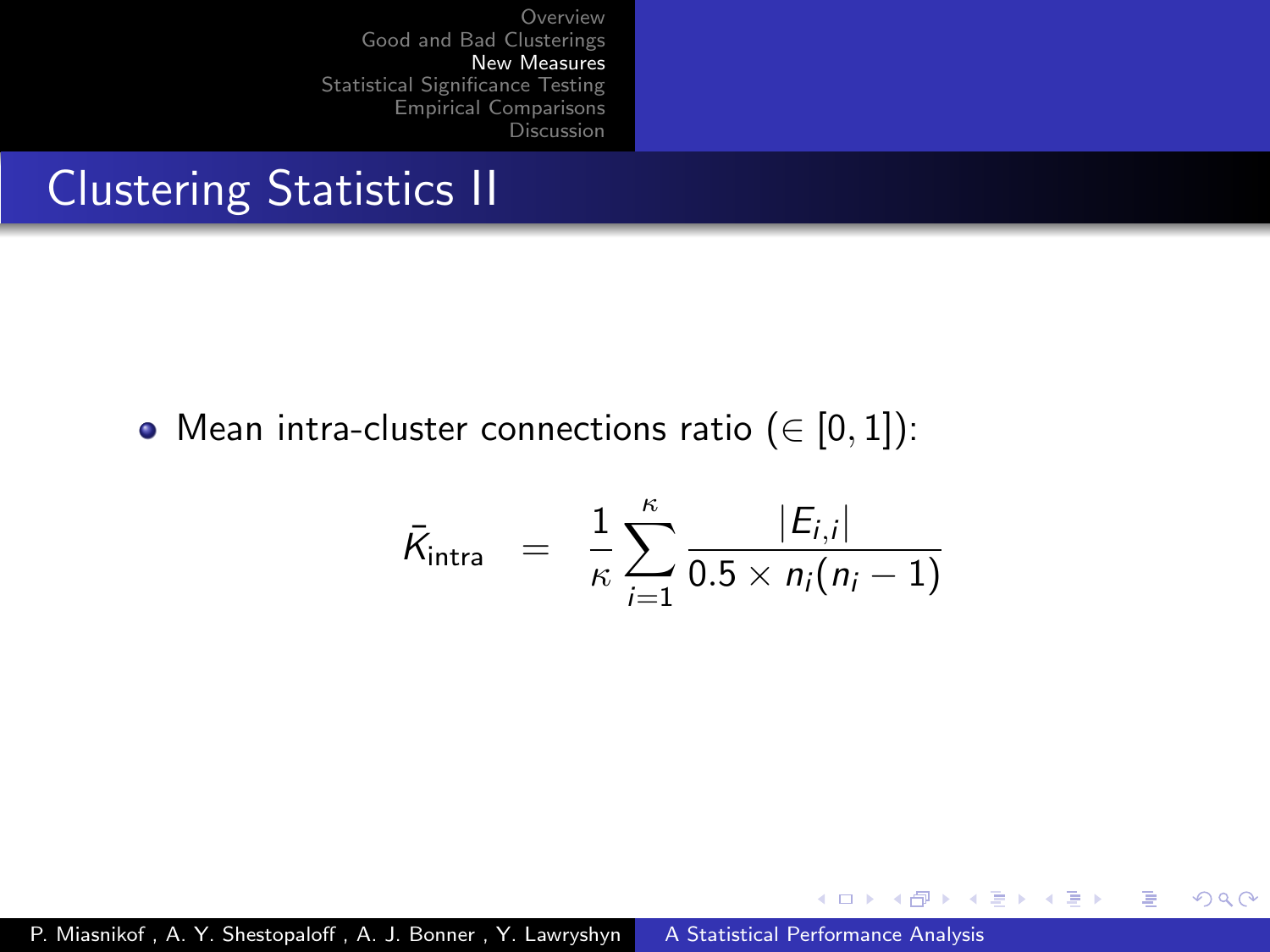## Clustering Statistics III

 $\bullet$  Mean inter-cluster connections ratio ( $\in$  [0, 1]):

$$
\bar{K}_{\text{inter}} = \frac{1}{0.5 \times \kappa(\kappa - 1)} \times \sum_{i=1}^{\kappa} \sum_{j=i+1}^{\kappa} \frac{|E_{i,j}|}{0.5 \times ((n_i + n_j)(n_i + n_j - 1) - n_i(n_i - 1) - n_j(n_j - 1))}
$$

4 0 8 → 母→ 一 4 三  $2990$ 

э

重

 $\sim$ 41  $\sim$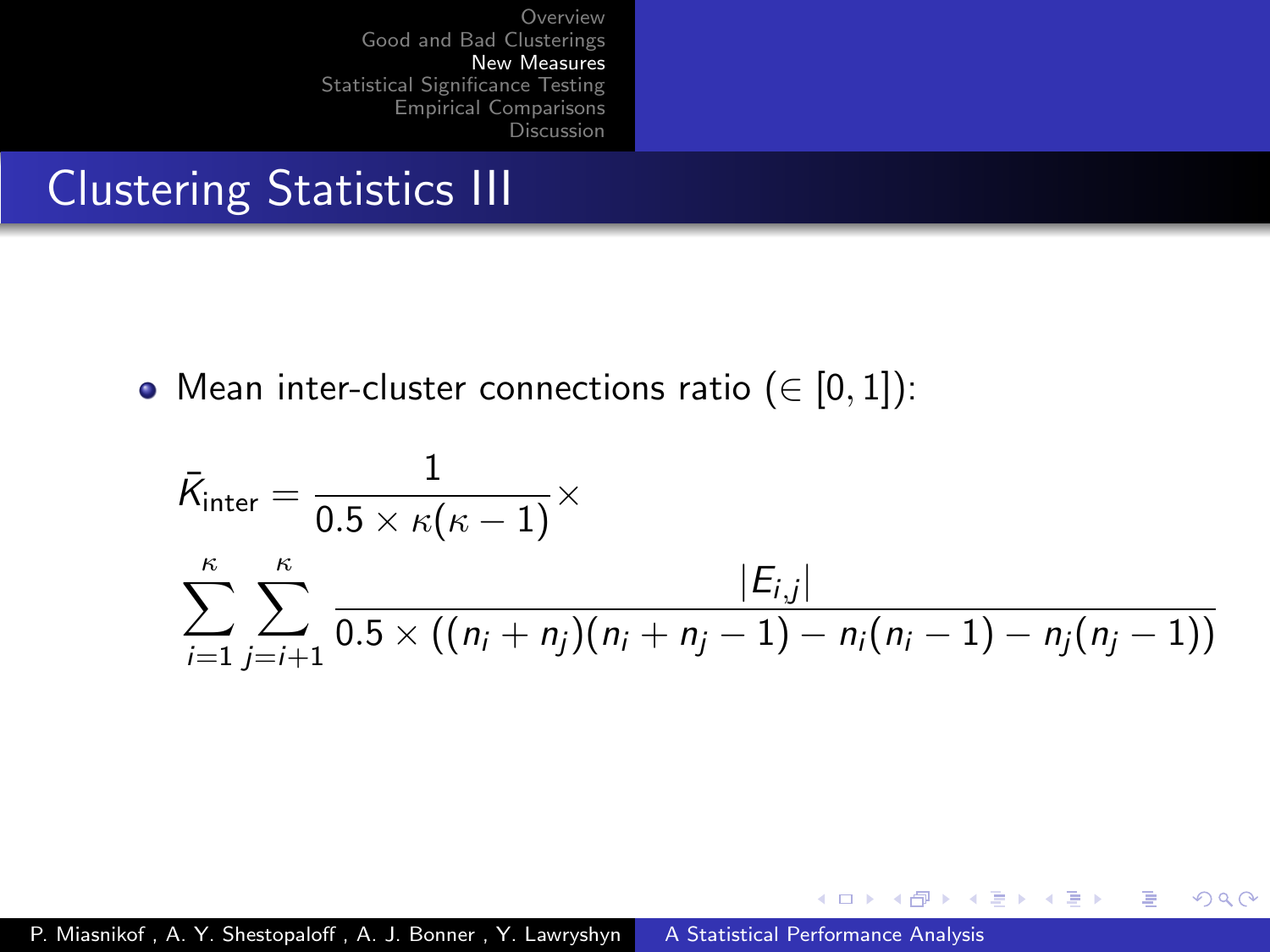# Clustering Statistics IV

#### WHY is  $\overline{K}$  the MAIN benchmark?

- Imagine  $\bar{\mathcal{K}}_{\mathsf{intra}}=0.86$ 
	- BUT  $\bar{K} = 0.89$  and  $\bar{K}_{\text{inter}} = 0.89$
- Now imagine  $\bar{K}_{\text{intra}} = 0.70$ 
	- BUT  $\bar{K} = 0.61$  and  $\bar{K}_{\text{inter}} = 0.60$
- Or the exttreme case of a complete graph

• 
$$
\bar{K}_{intra} = \bar{K} = \bar{K}_{inter} = 1
$$

• If the clustering quality is good, we expect the inequalities  $\bar{\mathcal{K}}_\mathsf{intra} > \bar{\mathcal{K}} > \bar{\mathcal{K}}_\mathsf{inter}$  to hold at a reasonable significance level

 $\mathcal{A}$   $\mathcal{A}$   $\mathcal{B}$   $\mathcal{A}$   $\mathcal{B}$   $\mathcal{B}$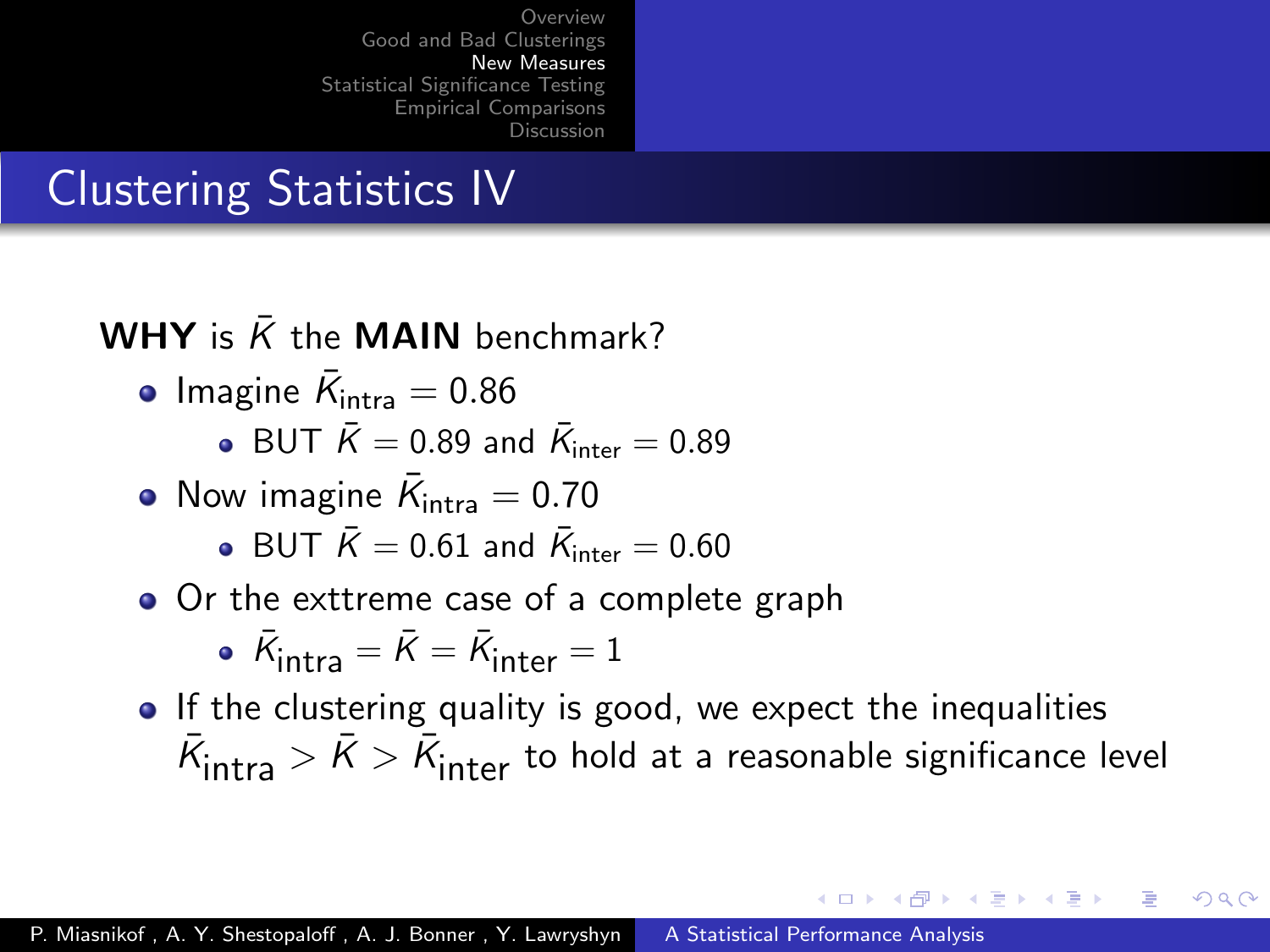## <span id="page-20-0"></span>Statistical interpretation I

- The main strength of our Kappas comes from their statistical definition
- Our measures are defined as statistical measurements with associated standard errors, not deterministic quantities
- Our statistical (i.e., non deterministic) definition also allows for uncertainty in the connectivity, another open problem [\[Holder et al., 2016\]](#page-35-2)

 $\overline{AB}$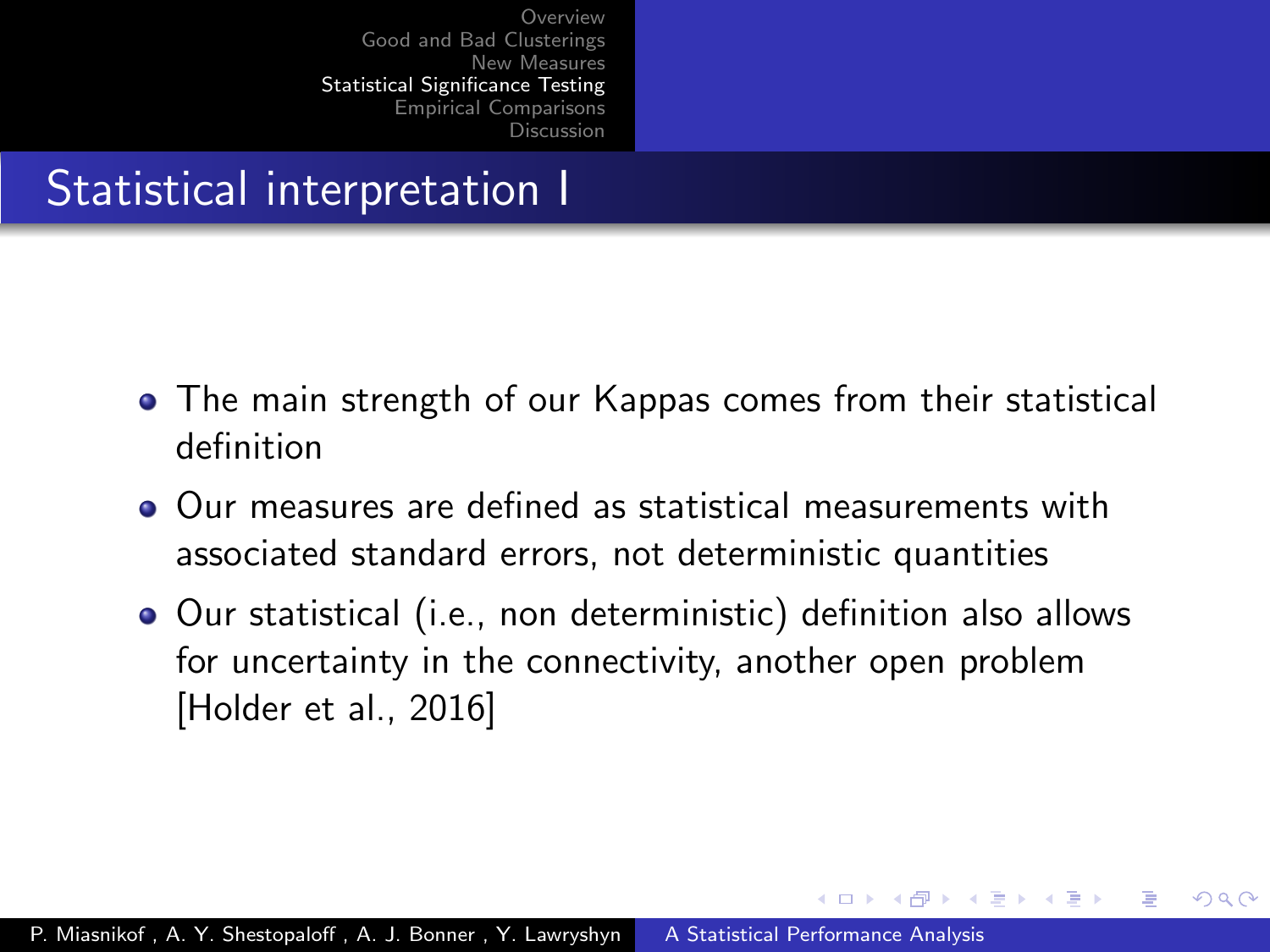## Statistical interpretation II

Our measures can be interpreted as empirical estimates of the probability two vertices are connected

- $\cdot$   $\overline{K}$ : probability any two vertices are connected by an edge (i.e.,  $P(e_{i,i})$
- $\bar{\mathcal{K}}_{\mathsf{intra}}$ : conditional probability any two vertices within the same cluster are connected by an edge (i.e.,  $P(e_{i,j}|c_i=c_j))$
- $\bar{\mathcal{K}}_{\mathsf{inter}}$ : conditional probability any two vertices in different clusters are connected by an edge (i.e.,  $P(e_{i,j}|c_i\not=c_j))$

**Adviti**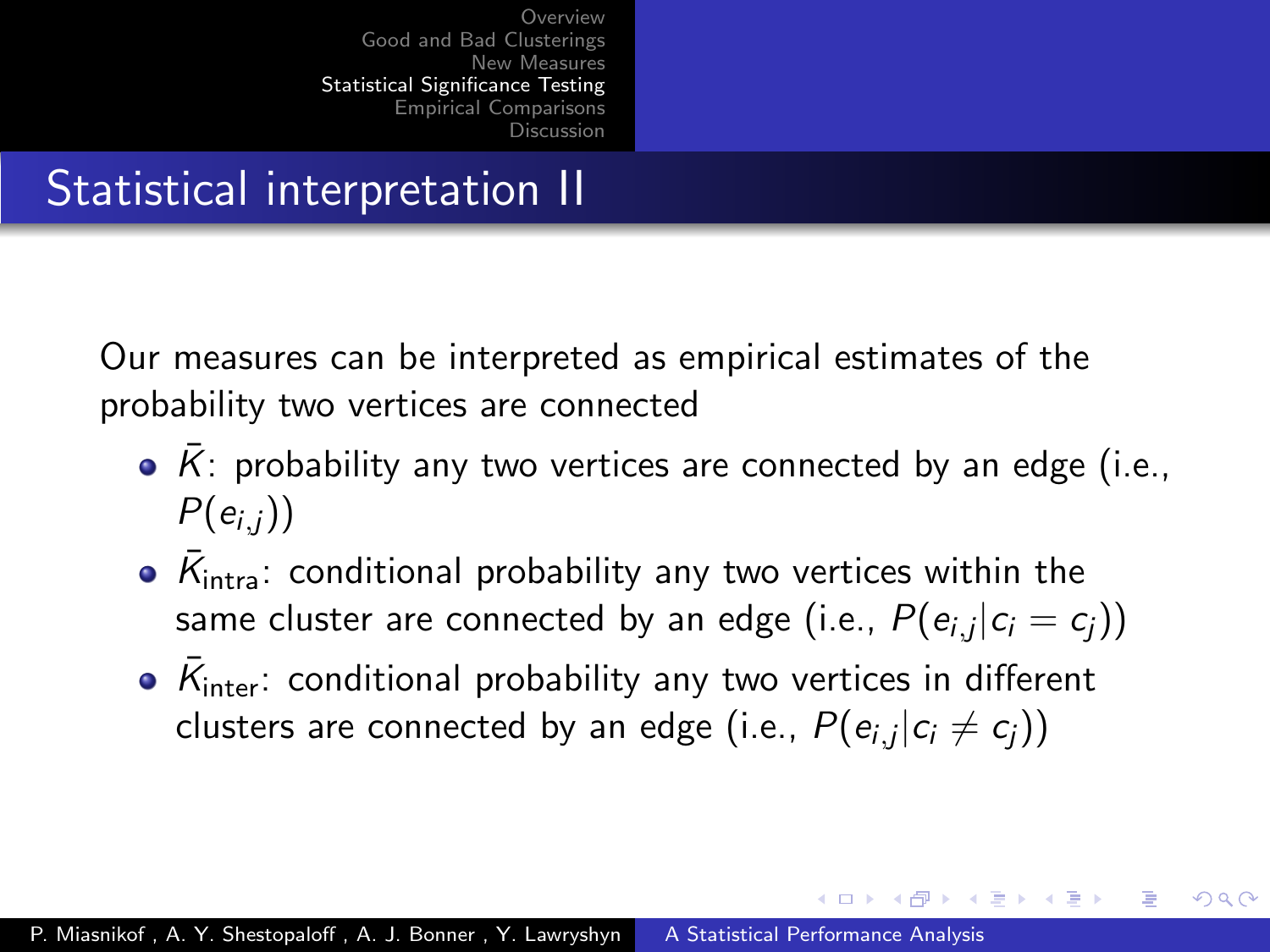# Null Hypotheses

 $H_o^{(a)}$ : The clustering is the result of a random assignment, therefore the mean intra-cluster connections ratio and the graph's connections ratio are statistically indistinguishable, or  $\bar{\mathcal{K}}_{\text{intra}} \leq \bar{\mathcal{K}}$ 

∢ ロ ▶ . ∢ 何 ▶ . ∢ ヨ ▶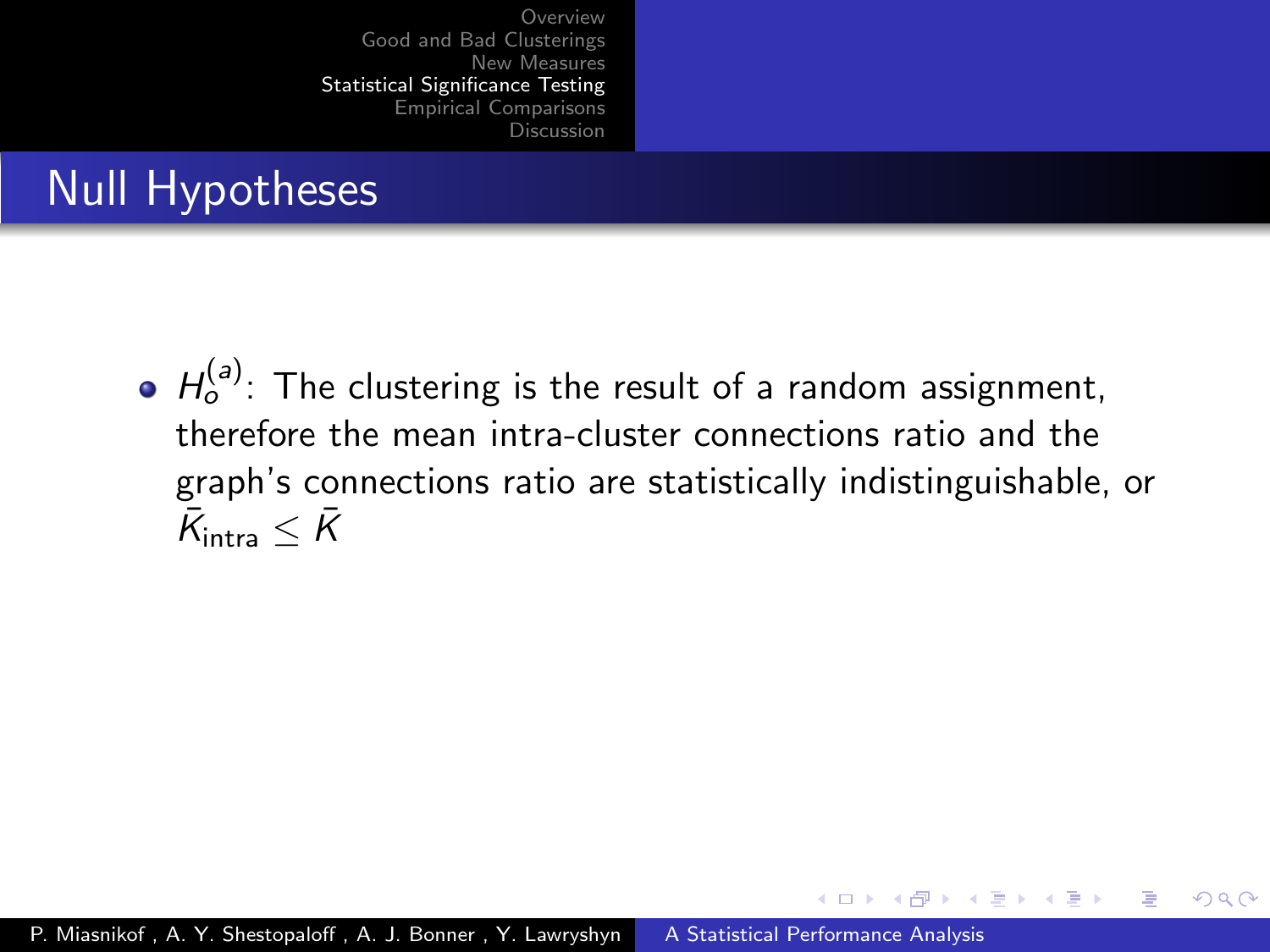# Null Hypotheses

- $H_o^{(a)}$ : The clustering is the result of a random assignment, therefore the mean intra-cluster connections ratio and the graph's connections ratio are statistically indistinguishable, or  $\bar{\mathcal{K}}_{\text{intra}} \leq \bar{\mathcal{K}}$
- $H_o^{(b)}$ : The clustering is the result of a random assignment, therefore the mean inter-cluster connections ratio and the graph's connections ratio are statistically indistinguishable, or  $\bar{\mathcal{K}}_{\mathsf{inter}} \geq \bar{\mathcal{K}}$

→ 伊 ▶ → 手 ▶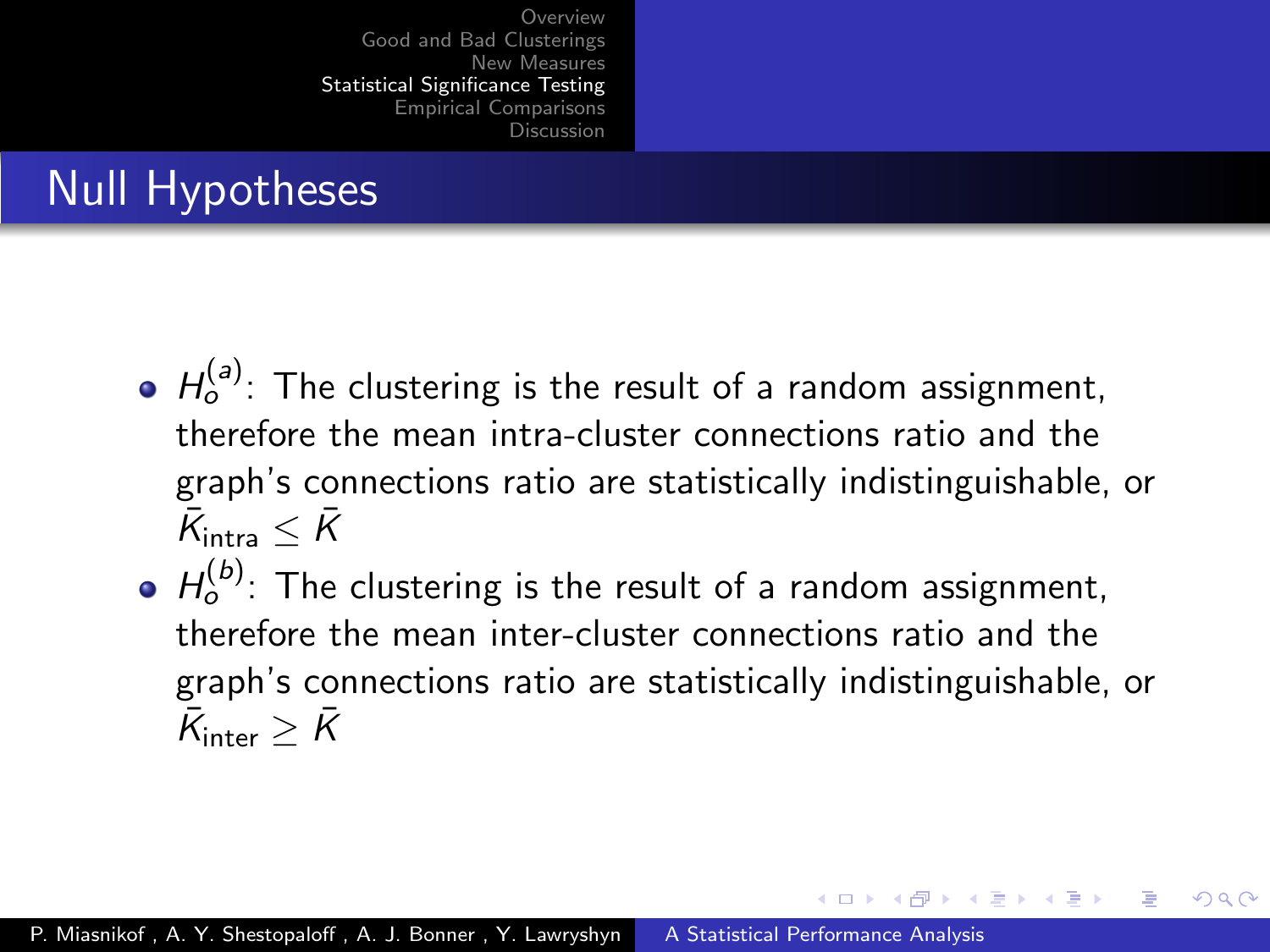# Hypothesis Tests

To test  $H_o^{(a)}$ , we use a  $t$  distribution with  $\kappa-1$  degrees of freedom. The test statistic in this case is

$$
t_a = \frac{\bar{K}_{\text{intra}} - \bar{K}}{\text{se}(\text{Mean intra-cluster connections ratio})}
$$

**K ロ ▶ K 何 ▶ K ヨ ▶** 

**ALCOHOL:** 

 $\Omega$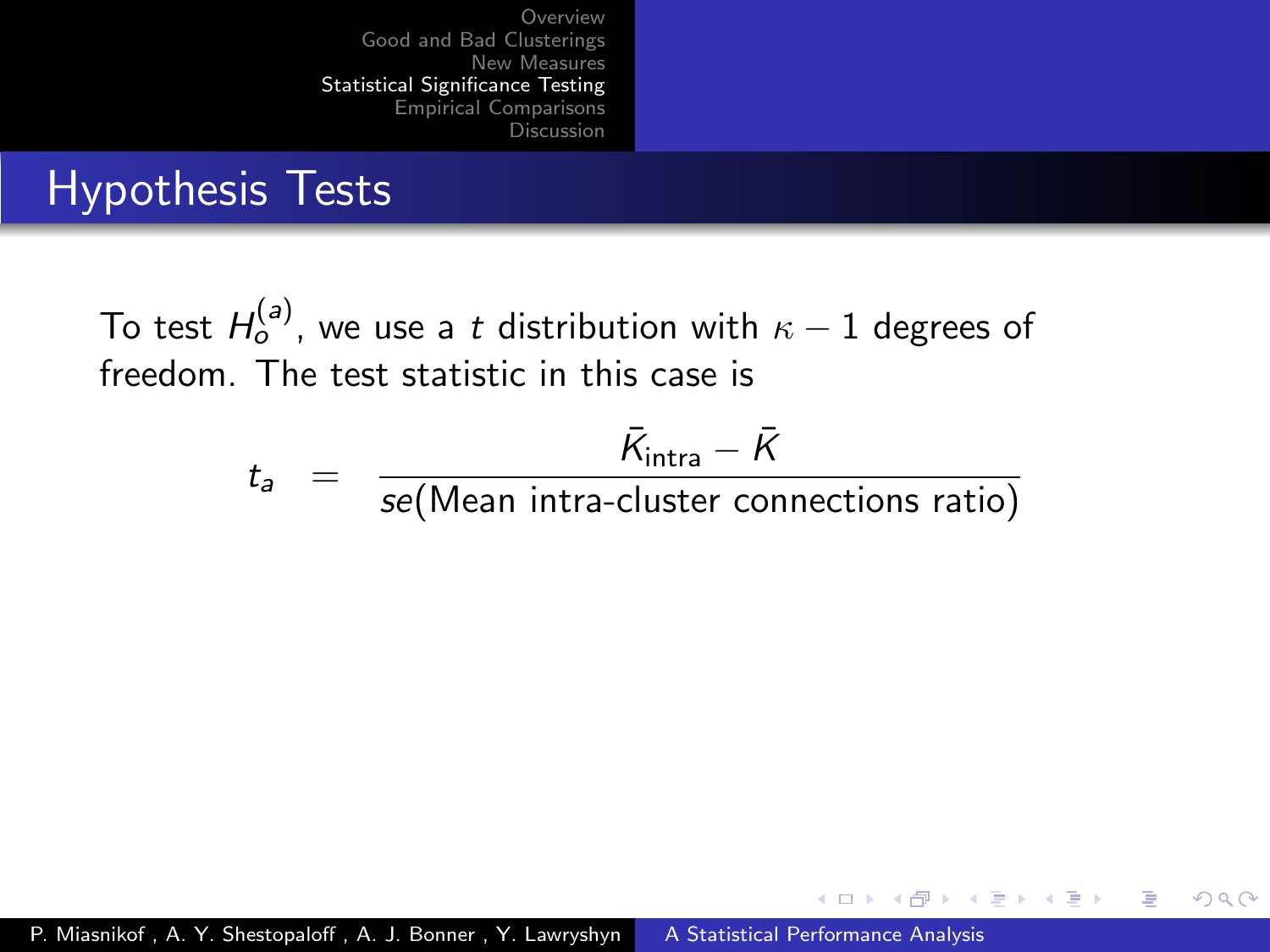## Hypothesis Tests

To test  $H_o^{(a)}$ , we use a  $t$  distribution with  $\kappa-1$  degrees of freedom. The test statistic in this case is

$$
t_a = \frac{\bar{K}_{\text{intra}} - \bar{K}}{\text{se}(\text{Mean intra-cluster connections ratio})}
$$

To test  $H_o^{(b)}$ , we use a  $t$  distribution with  $0.5\kappa(\kappa-1)-1$  degrees of freedom. The test statistic in this case is

$$
t_b = \frac{\bar{K}_{\text{inter}} - \bar{K}}{se(\text{Mean inter-cluster connections ratio})}
$$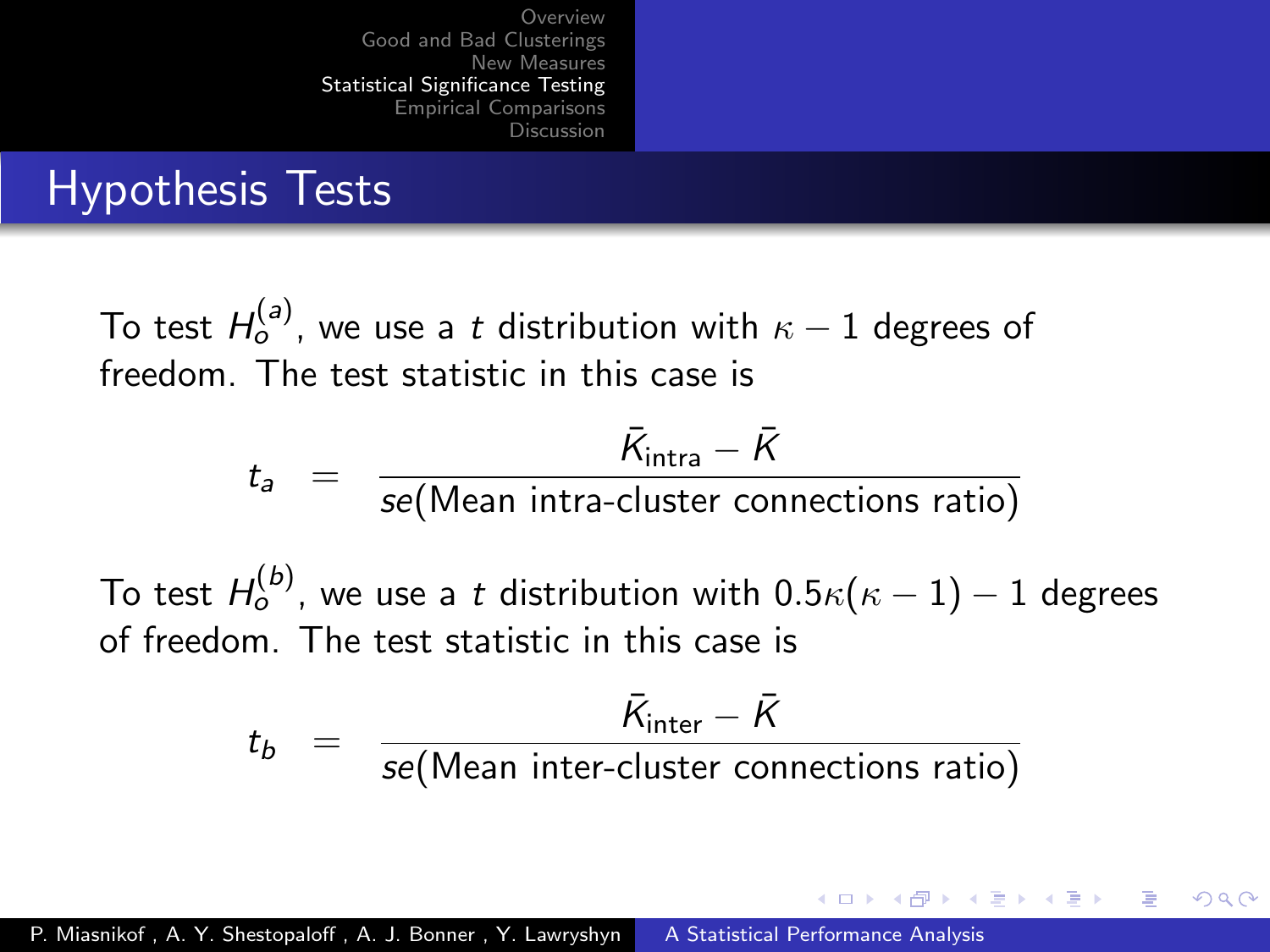# <span id="page-26-0"></span>Experimental Design I

- We generated a set of \*contrived simplistic\* examples to examine each performance measure's sensitivity to graph structure (Learn to walk walk, before you learn to ride a bike)
- We varied inter and intra cluster connectivity, while maintaining cluster labeling constant
- We then computed each metric on graphs where the cluster labelling reflected a good partition and where it did not
- Proceeding in this way allowed us to simulate output of good & bad clustering algorithms

**K ロ ト K 何 ト K ヨ ト**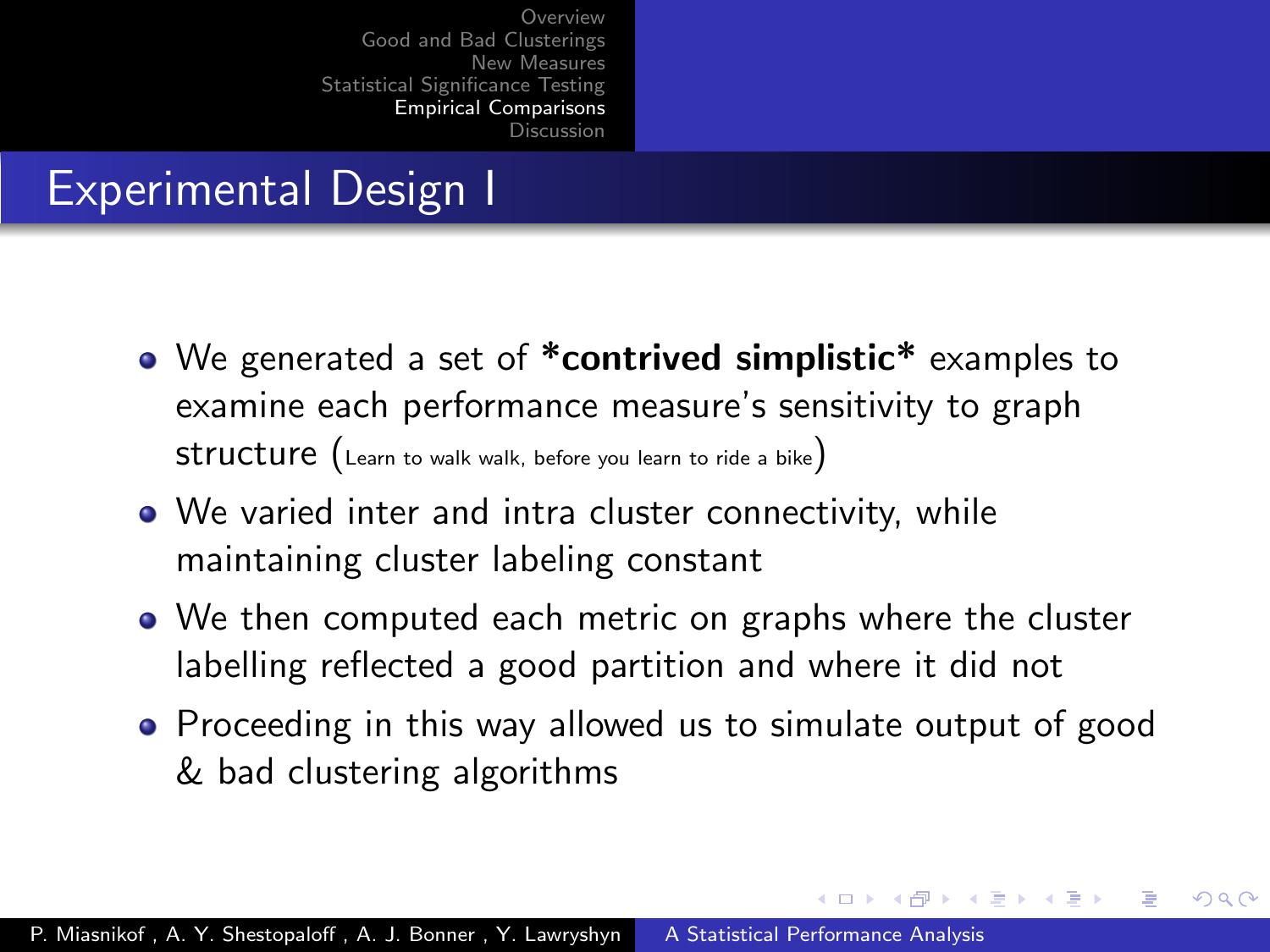#### Experimental Design II

An example with two clusters: varying intra-cluster connectivity with no noise from inter-cluster connectivity.



一 4 三 下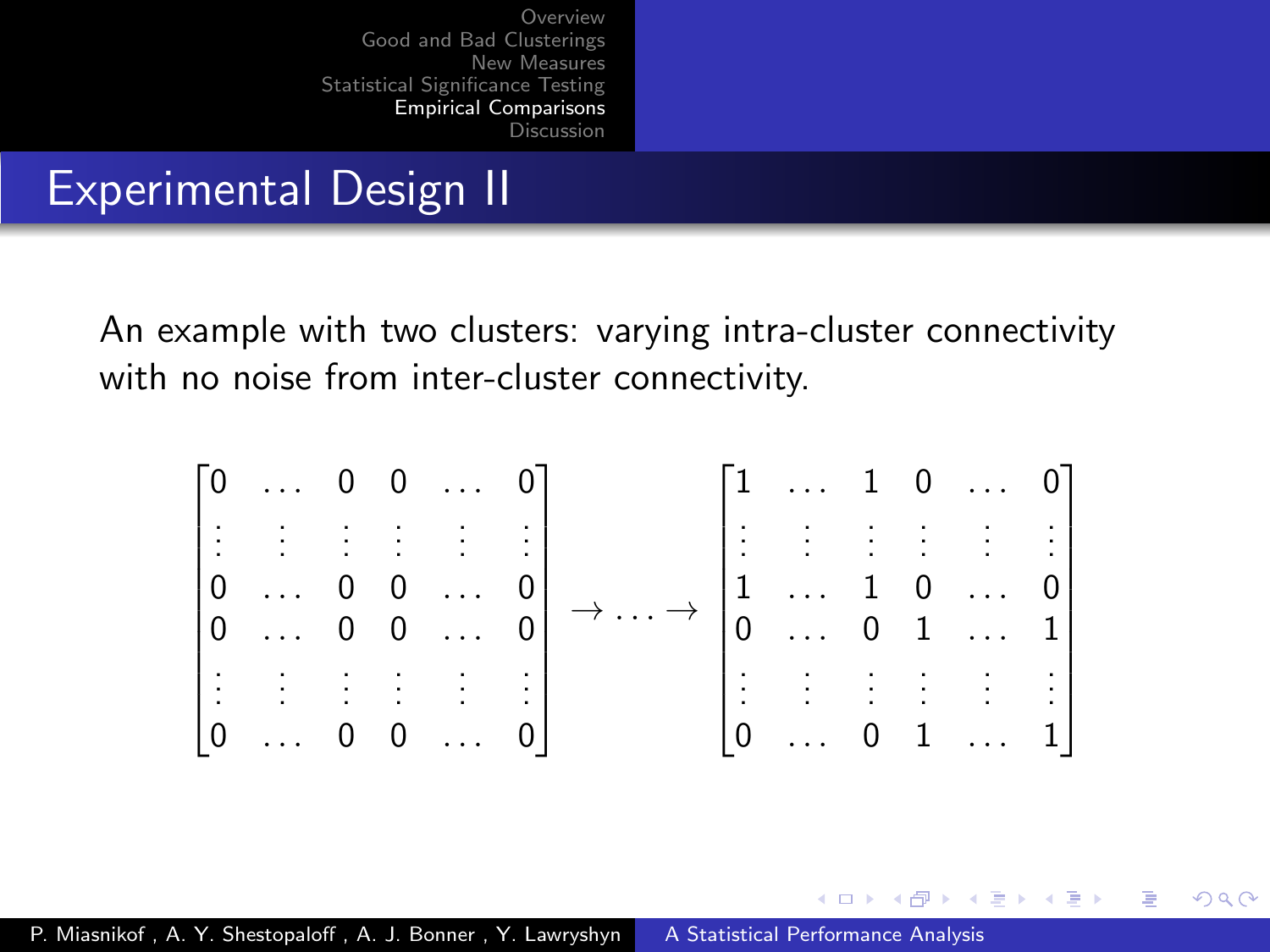## Experimental Design III

We then varied inter-cluster connectivity (still without noise):

|  |                                                           |                | $\begin{bmatrix} 0 & \dots & 0 & 0 & \dots & 0 \end{bmatrix}$ |              |                 | $\begin{bmatrix} 0 & \dots & 0 & 1 & \dots & 1 \end{bmatrix}$                                                        |    |                                         |                |
|--|-----------------------------------------------------------|----------------|---------------------------------------------------------------|--------------|-----------------|----------------------------------------------------------------------------------------------------------------------|----|-----------------------------------------|----------------|
|  | $\mathbb{R}^3$                                            | $\sim$         | $\sim$ 100 $\pm$                                              |              |                 | <b>BEFEE BEE</b>                                                                                                     |    |                                         |                |
|  | $\begin{bmatrix} 0 & \dots & 0 & 0 & \dots \end{bmatrix}$ |                |                                                               |              |                 |                                                                                                                      |    |                                         |                |
|  |                                                           |                | $\begin{bmatrix} 0 & \dots & 0 & 0 & \dots & 0 \end{bmatrix}$ |              |                 | $\cdot \rightarrow \begin{bmatrix} 0 & \ldots & 0 & 1 & \ldots & 1 \\ 1 & \ldots & 1 & 0 & \ldots & 0 \end{bmatrix}$ |    |                                         |                |
|  | $\sim$<br>$\mathcal{L}^{\text{max}}$                      | $\sim 10^{-1}$ |                                                               | $\mathbb{R}$ | $\mathbf{E}$    | $\mathcal{L}^{\mathcal{L}}$                                                                                          |    | $\mathcal{L}^{\text{max}}_{\text{max}}$ |                |
|  | $\begin{bmatrix} 0 & \dots \end{bmatrix}$                 |                |                                                               |              | $\vert 1 \vert$ |                                                                                                                      | 1. | $\overline{0}$                          | 0 <sup>1</sup> |

4 17 18 → 母→ 一心語 つへへ

They were then repeated with the addition of noise from intra/inter-cluster connectivity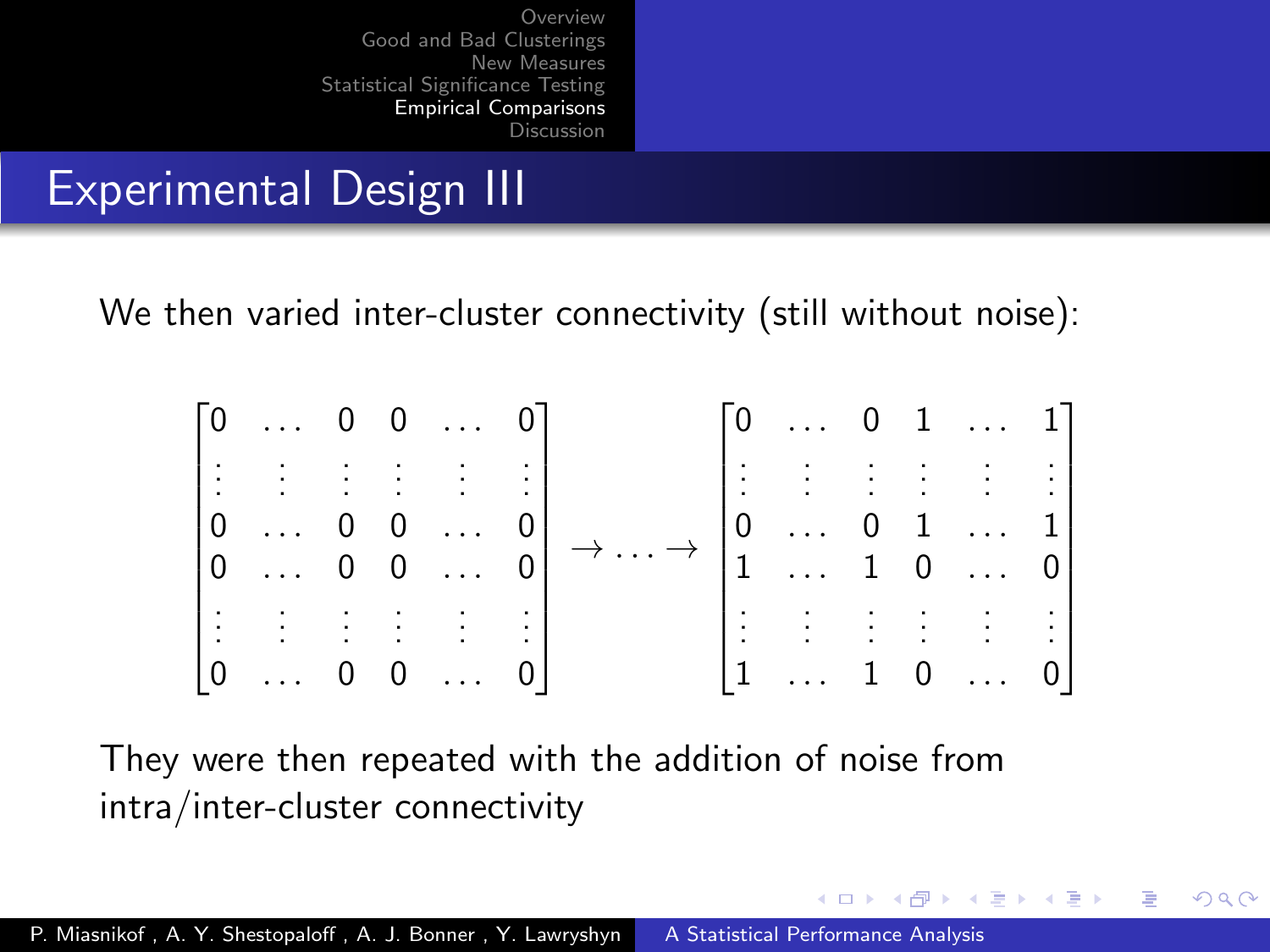#### Results I

| Pct Inter $= 0$ , Pct Intra varies |        |        |         |         |         |  |  |  |  |
|------------------------------------|--------|--------|---------|---------|---------|--|--|--|--|
| Pct Intra                          | 0      | 25     | 50      | 75      | 100     |  |  |  |  |
| N                                  | 10,048 | 9.440  | 9,666   | 10,493  | 10,039  |  |  |  |  |
| $\vert$ C                          | 200    | 200    | 200     | 200     | 200     |  |  |  |  |
| E                                  | 0      | 76,942 | 160,147 | 269,341 | 336,942 |  |  |  |  |
| k                                  | 0.00   | 0.00   | 0.00    | 0.00    | 0.01    |  |  |  |  |
| $\bar{\mathcal{K}}_{intra}$        | 0.00   | 0.26   | 0.50    | 0.75    | 0.99    |  |  |  |  |
| Std Err $(\bar{K}_{intra})$        | 0.00   | 0.01   | 0.01    | 0.01    | 0.01    |  |  |  |  |
| $\bar{\mathcal{K}}_{inter}$        | 0.00   | 0.00   | 0.00    | 0.00    | 0.00    |  |  |  |  |
| Std Err $(K_{inter})$              | 0.00   | 0.00   | 0.00    | 0.00    | 0.00    |  |  |  |  |
| Φ                                  | 0.00   | 0.00   | 0.00    | 0.00    | 0.00    |  |  |  |  |
| Q                                  | 0.00   | 0.99   | 0.99    | 0.99    | 0.99    |  |  |  |  |

イロン イ部ン イ君ン イ君ン

目

 $299$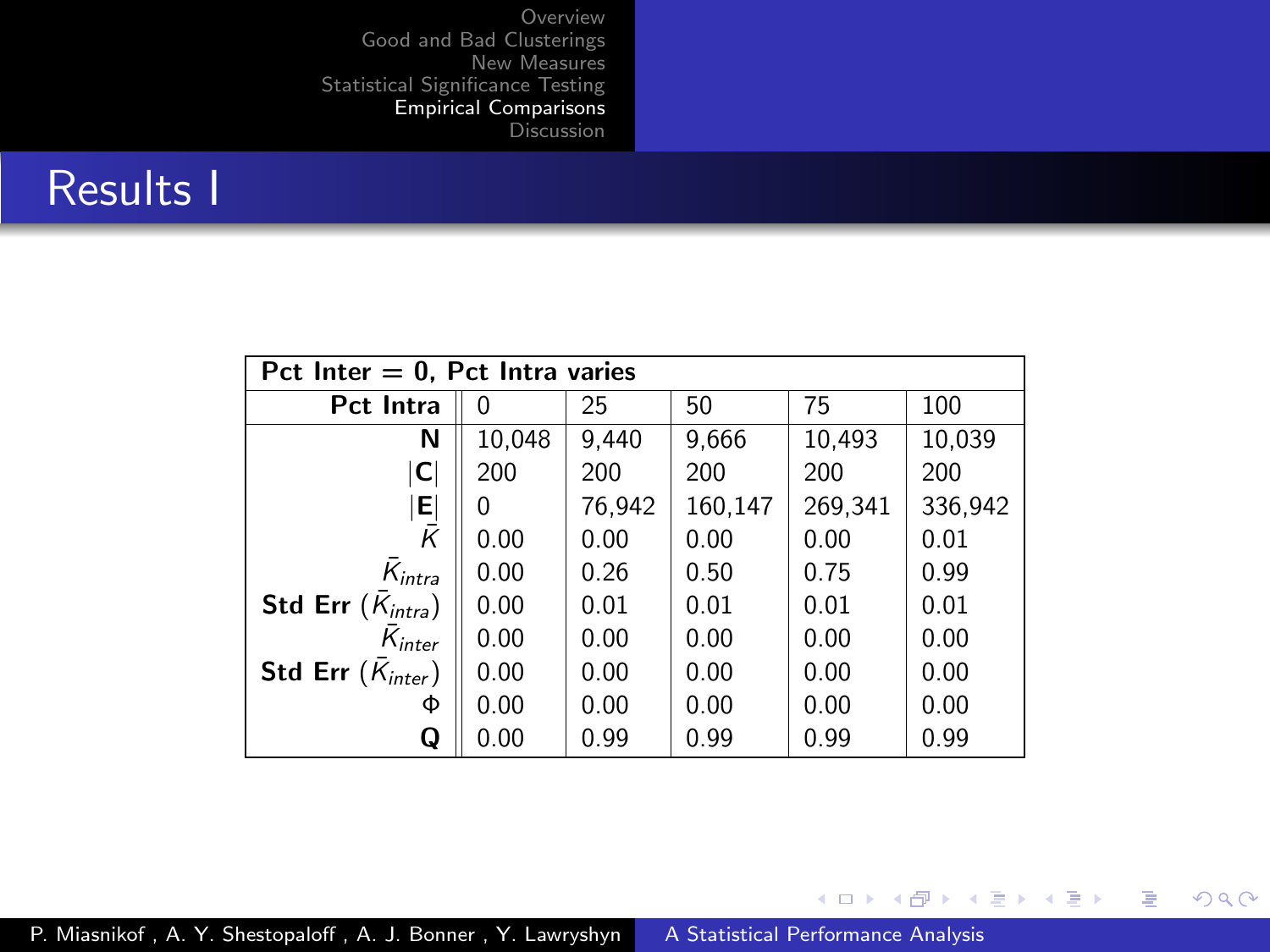#### Results II

| Pct Intra $= 0$ , Pct Inter varies |              |           |            |            |            |  |  |  |  |
|------------------------------------|--------------|-----------|------------|------------|------------|--|--|--|--|
| <b>Pct Inter</b>                   | 0            | 25        | 50         | 75         | 100        |  |  |  |  |
| N                                  | 10,530       | 10,089    | 9,354      | 10,028     | 10,829     |  |  |  |  |
| $ \mathsf{C} $                     | 200          | 200       | 200        | 200        | 200        |  |  |  |  |
| 티                                  | <sup>0</sup> | 3,058,924 | 10,753,463 | 27,815,367 | 58,250,108 |  |  |  |  |
| $\bar{K}$                          | 0.00         | 0.06      | 0.25       | 0.55       | 0.99       |  |  |  |  |
| $\bar{K}_{intra}$                  | 0.00         | 0.00      | 0.00       | 0.00       | 0.00       |  |  |  |  |
| <b>Std Err</b> $(\bar{K}_{intra})$ | 0.00         | 0.00      | 0.00       | 0.00       | 0.00       |  |  |  |  |
| $K_{inter}$                        | 0.00         | 0.06      | 0.24       | 0.55       | 1.00       |  |  |  |  |
| Std Err $(K_{inter})$              | 0.00         | 0.00      | 0.00       | 0.00       | 0.00       |  |  |  |  |
| Φ                                  | 0.00         | 1.00      | 1.00       | 1.00       | 1.00       |  |  |  |  |
| Q                                  | 0.00         | $-0.01$   | $-0.01$    | $-0.01$    | $-0.01$    |  |  |  |  |

イロン イ部ン イ君ン イ君ン

目

 $299$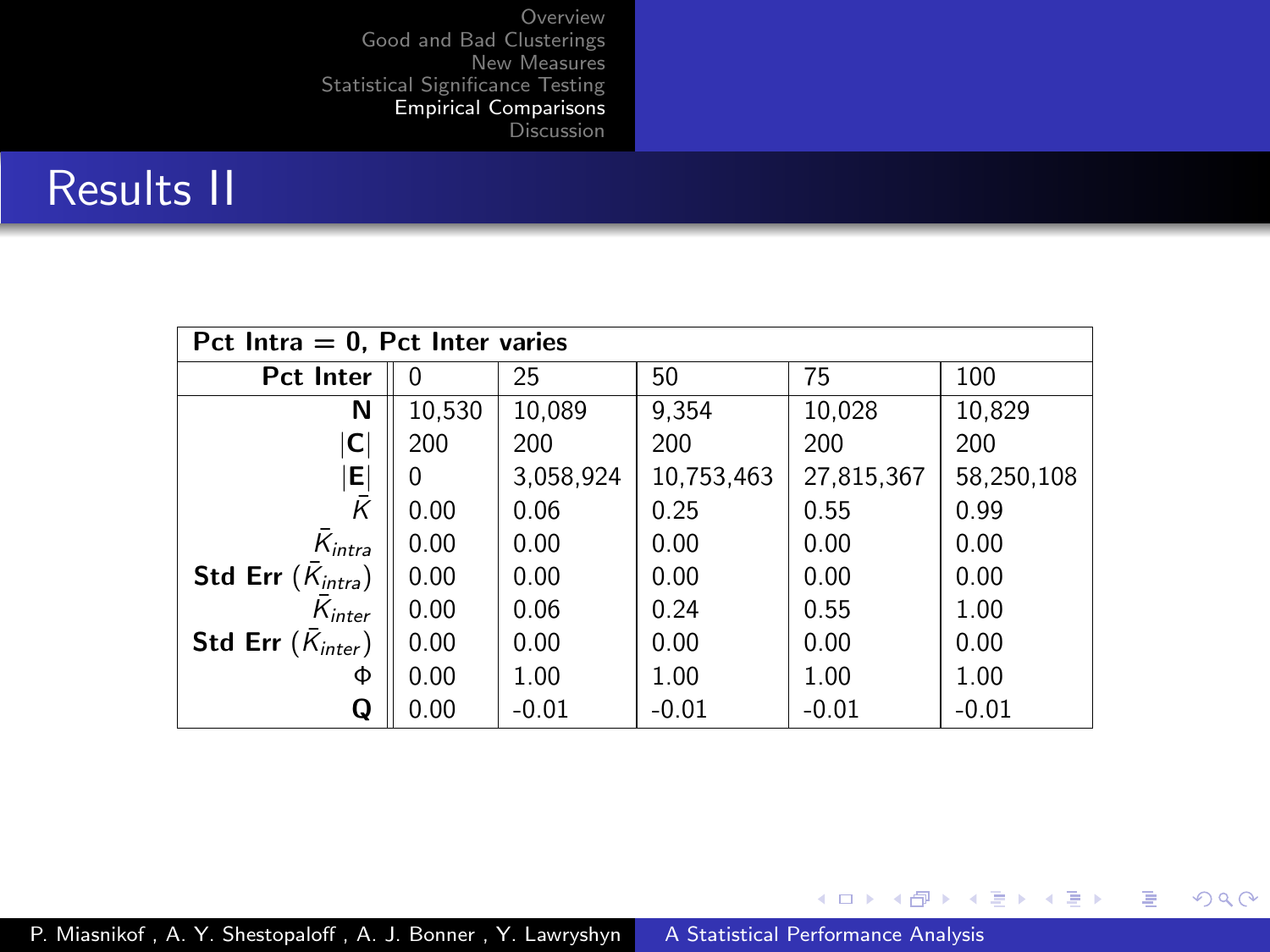#### <span id="page-31-0"></span>A Closer Look at Modularity

Here,  $|C| = 200$ ,  $N = 16,400$  and  $n_i = 82$   $\forall i$ 

| <b>Scenarios</b> |      | A0       | A25       |          | A100        |          |  |
|------------------|------|----------|-----------|----------|-------------|----------|--|
| Components of Q  | e_ii | $a_{-1}$ | $e_{-11}$ | $a_{-1}$ | <br>$e_{-}$ | $a_{-1}$ |  |
| cluster 1        |      | 0.005    | 0.00001   | 0.005    | 0.00002     | 0.005    |  |
| cluster 2        |      | 0.005    | 0.00001   | 0.005    | 0.00002     | 0.005    |  |
| ٠                |      | ٠        |           | ٠        |             |          |  |
| cluster K        |      | 0.005    | 0.00001   | 0.005    | 0.00002     | 0.005    |  |

Added intra-cluster connectivity only has an infinitesimal effect on the value of Q… (Recall:  $Q = \sum_{i} (e_{i,i} - a_i^2) \to Q = 200 \times (0 - 0.005^2) \approx 0)$  By contrast,  $\bar{\mathcal{K}}_{\sf intra}$  picked up this added connectivity (please see Table 3 in paper)

∢ ロ ▶ ( 伊 ) ( ミ ) ( ミ )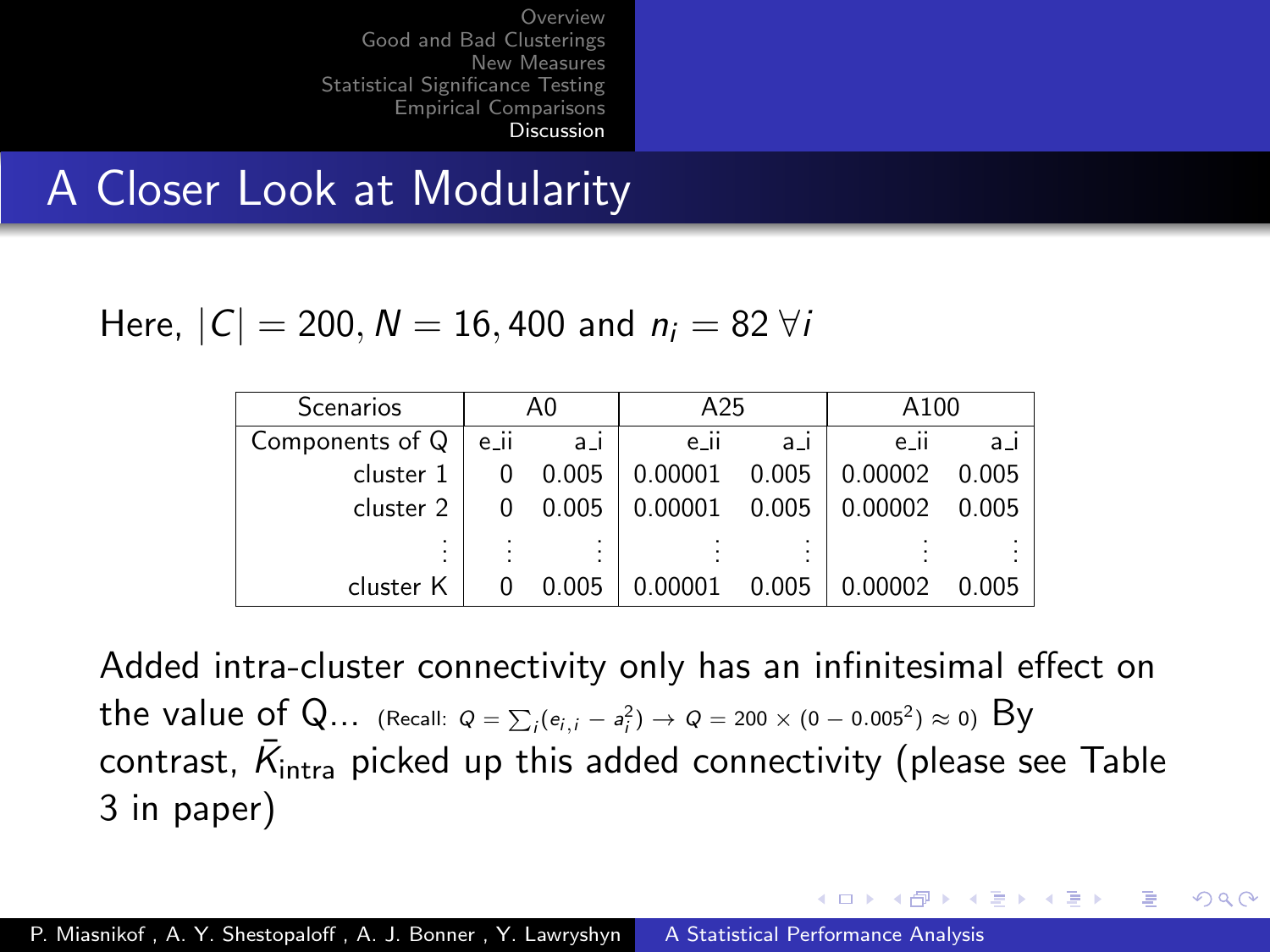

- We offered a statistical definition of clustering quality
- We formulated stat hypotheses & formal tests to assess them

( □ ) ( 何 )

つへへ

• Our measures are more reflective of the graph's underlying clustered structure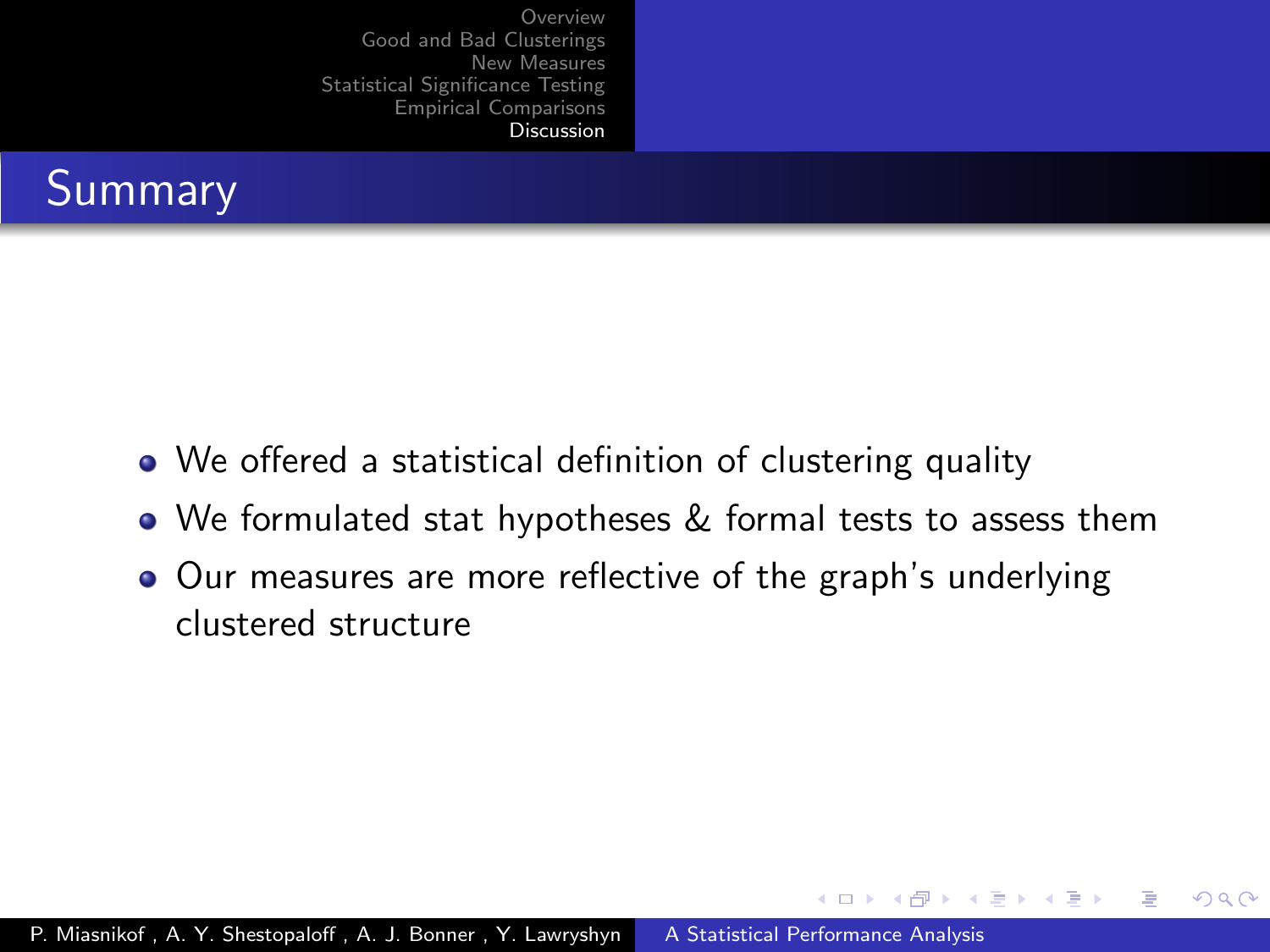# Future Work

- Look into theoretical properties of quality functions (e.g., [\[Kehagias and Pitsoulis, 2018\]](#page-35-3))
- Extend to overlapping clusters
- Apply to more complex graph structures
- Explore alternatives to connectivity as performance metrics (e.g., distance)

 $\left\{ \begin{array}{ccc} 1 & 0 & 0 \\ 0 & 1 & 0 \end{array} \right\}$  ,  $\left\{ \begin{array}{ccc} 1 & 0 & 0 \\ 0 & 1 & 0 \end{array} \right\}$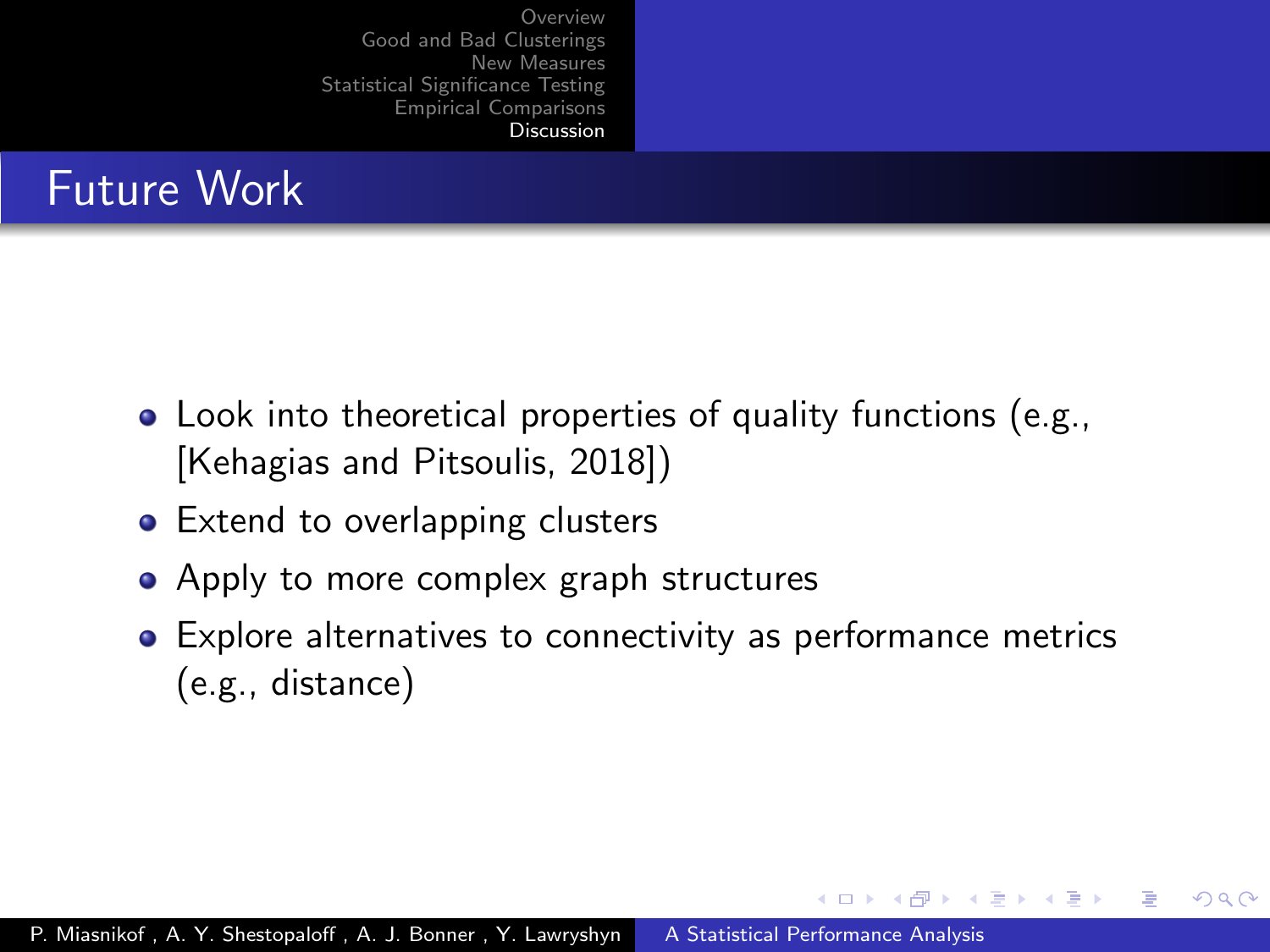#### THANKS FOR YOUR TIME!

#### QUESTIONS? COMMENTS?

#### A LOT MORE IN THE PAPER! PLEASE READ IT! :-)

#### contact: p.miasnikof@mail.utoronto.ca

∢ ロ ▶ → (母 ▶ → (ヨ ▶

**Carl To St** 

 $\Omega$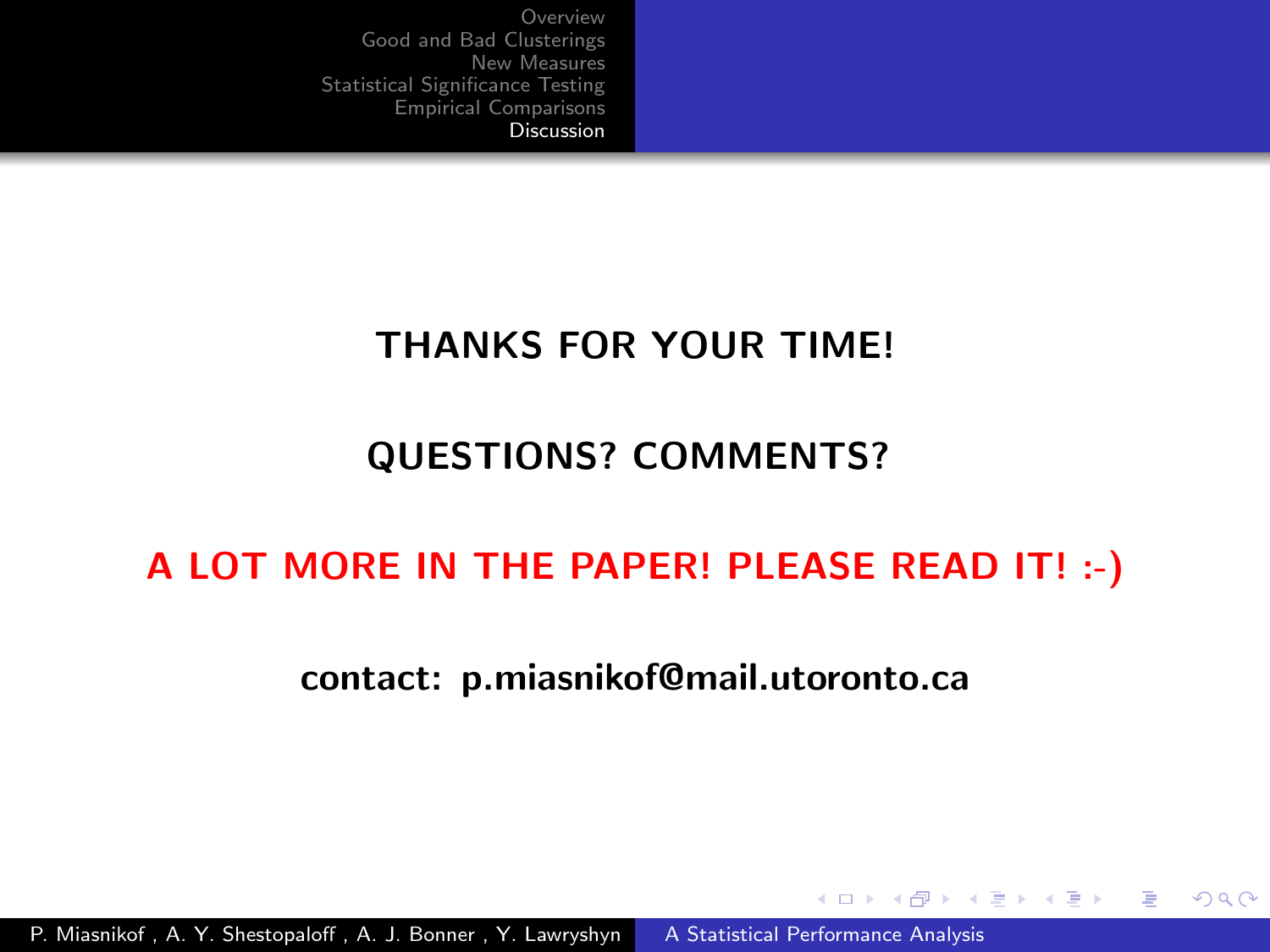<span id="page-35-2"></span>

Holder, L. B., Caceres, R., Gleich, D. F., Riedy, J., Khan, M., Chawla, N. V., Kumar, R., Wu, Y., Klymko, C., Eliassi-Rad, T., and Prakash, A. (2016).

Current and future challenges in mining large networks: Report on the second sdm workshop on mining networks and graphs. SIGKDD Explor. Newsl., 18(1):39–45.

 $\mathcal{A} = \mathcal{A} + \mathcal{A}$ 

つくへ

<span id="page-35-3"></span>ā.

Kehagias, A. and Pitsoulis, L. (2018). Graph Clustering Quality Functions. Unpublished.

<span id="page-35-0"></span>譶 Reichardt, J. and Bornholdt, S. (2006). When are networks truly modular? Physica D: Nonlinear Phenomena, 224(1):20 – 26. Dynamics on Complex Networks and Applications.

<span id="page-35-1"></span>Yang, J. and Leskovec, J. (2012).